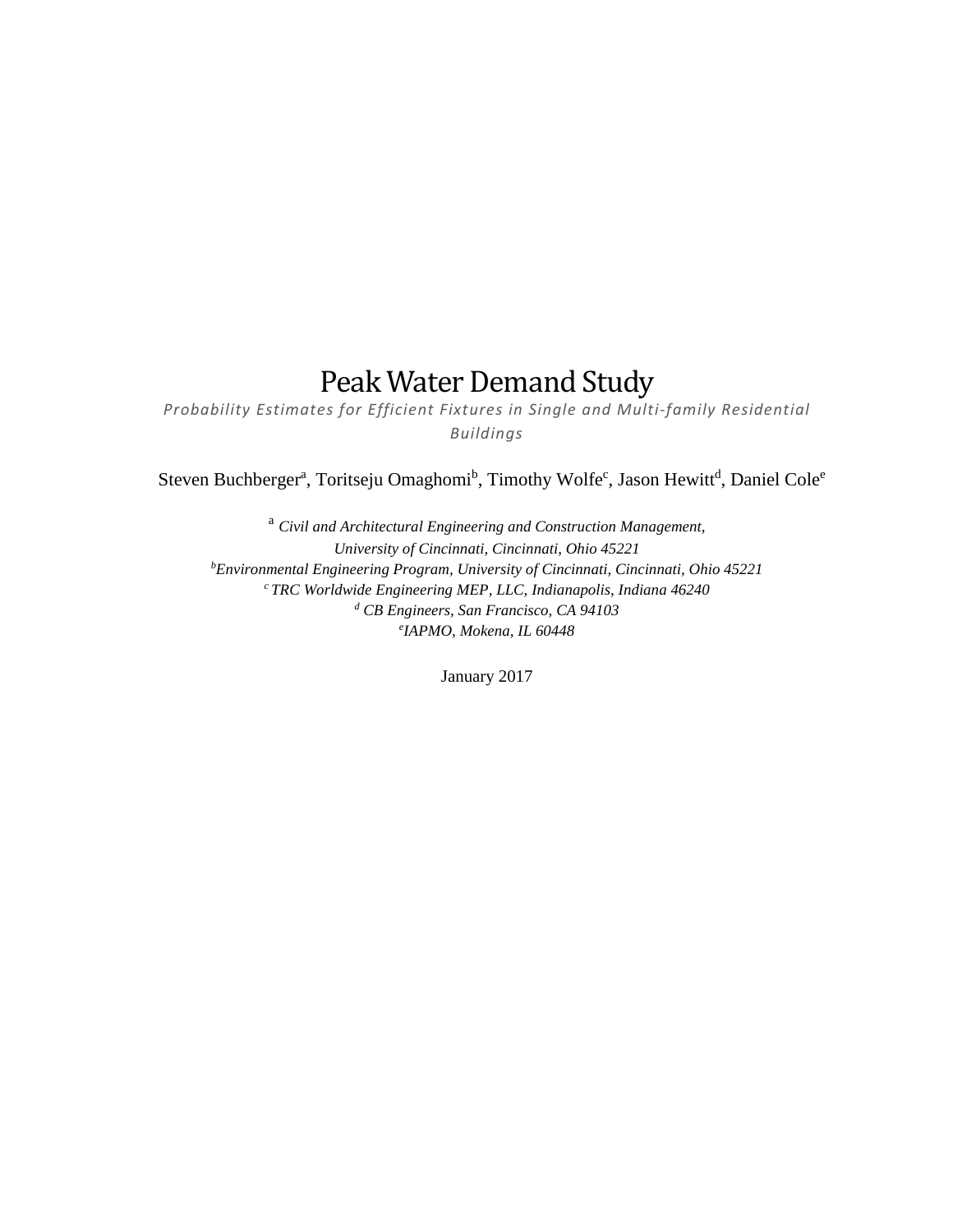### <span id="page-1-0"></span>Acknowledgments

This research effort could not have been possible without the financial sponsorship provided by the International Association of Plumbing and Mechanical Officials (IAPMO), the American Society of Plumbing Engineers (ASPE), and the Water Quality Association (WQA) for the acquisition of a specially designed end uses of water database from Aquacraft, Inc. for the determination of fixture use probabilities and flow rates.

The research team wishes to express sincere gratitude for the additional sponsorship from the above organizations who awarded a fellowship grant for Toritseju Omaghomi who has been instrumental in querying the statistical database and providing analysis for the research team.

The first draft edition of the Peak Water Demand Study was peer reviewed by a select group of specialists having an academic background in statistical theory and acquainted with Hunter's curve for predicting water supply demand loads. Their comments and suggestions were valuable in steering this study toward the final conclusion. The following individuals participated in the peer review.

- C.J. Lagan, Senior Manager, Testing & Compliance, LIXIL Water Technology, American Standard, U.S.
- E.J.M. (Mirjam) Blokker, PhD MSc, Principal Scientist Water Infrastructure, KWR Watercycle Research Institute, the Netherlands
- Eric Yeggy, Director of Technical Affairs, Water Quality Association, U.S.
- Jim Lutz, Researcher, Hot Water Research, U.S.
- Gary Klein, Principal, Gary Klein Associates, U.S.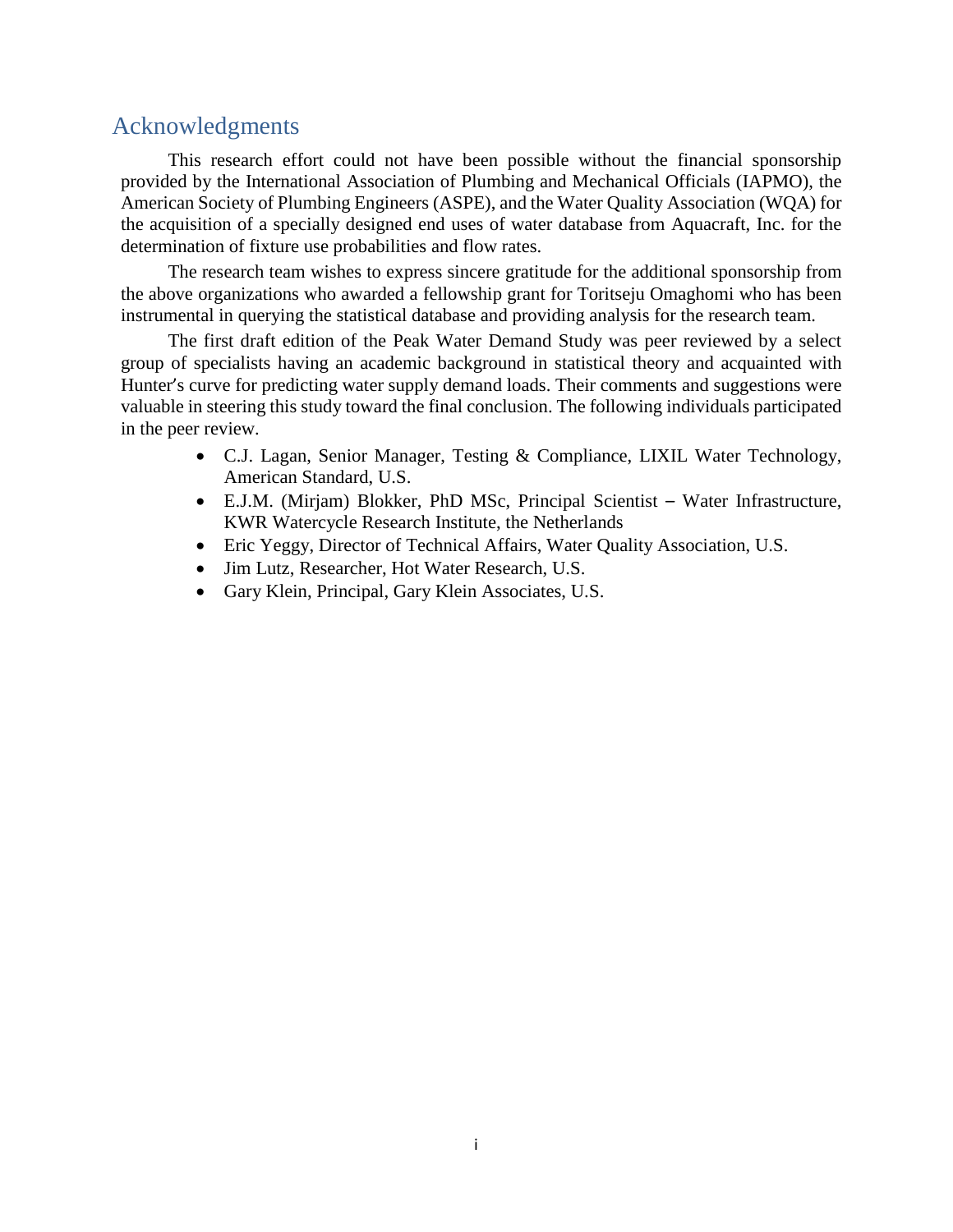## Table of Contents

| 1.0 |  |
|-----|--|
| 2.0 |  |
| 3.0 |  |
| 4.0 |  |
| 5.0 |  |
| 6.0 |  |
| 7.0 |  |
| 8.0 |  |
|     |  |

# <span id="page-2-0"></span>List of Figures

| Figure 5 Conditions of interest for periods of peak demand in residential plumbing tend14 |  |
|-------------------------------------------------------------------------------------------|--|
|                                                                                           |  |

## <span id="page-2-1"></span>List of Tables

| Table 8 Methods to estimate peak demands in residential buildings with efficient fixtures.  14 |  |
|------------------------------------------------------------------------------------------------|--|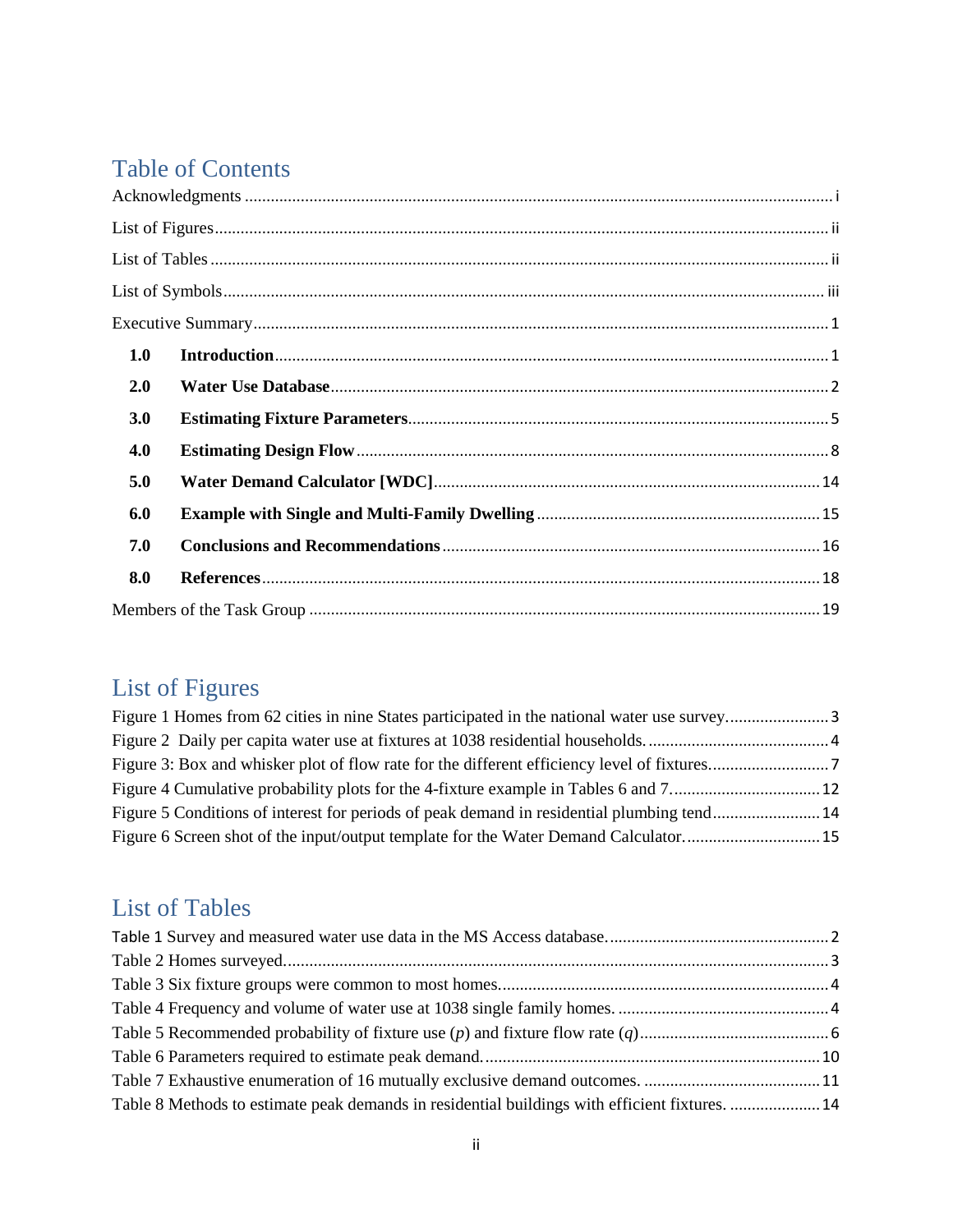Table 9 Example **Cold Water** [Demand for Single and Multi-Family Units from the WDC.](#page-19-1) ....................16 Table 10 Example **Hot Water** [Demand for Single and Multi-Family Units from the WDC](#page-19-2).....................16

### <span id="page-3-0"></span>List of Symbols

| B                 | <b>Bathtub</b>                                      |
|-------------------|-----------------------------------------------------|
| $\mathcal{C}$     | Clothes washer                                      |
| D                 | Dishwasher                                          |
| E[x]              | Expected value of $x$                               |
| $\mathbf F$       | Faucet                                              |
| gpm               | Gallon per minute, $L^3/T$                          |
| H(n,p)            | Dimensionless Hunter's Number                       |
| $\boldsymbol{k}$  | Fixture group                                       |
| K                 | Number of Identical fixtures                        |
| L                 | Lavatory faucet                                     |
| n                 | Number of fixture                                   |
| $\boldsymbol{p}$  | Probability of fixture use                          |
| psi               | Pounds per square inch                              |
| $P_0$             | Probability of zero busy fixtures                   |
| q                 | Fixture flow rate                                   |
| Q <sub>0.99</sub> | 99 <sup>th</sup> percentile of demand flow, $L^3/T$ |
| S                 | Shower                                              |
| T                 | Toilet                                              |
| $\mathcal{X}$     | Number of busy fixtures                             |
| $Z_{0.99}$        | 99th percentile of the standard normal distribution |
| <b>Greek</b>      |                                                     |

Σ Summation operation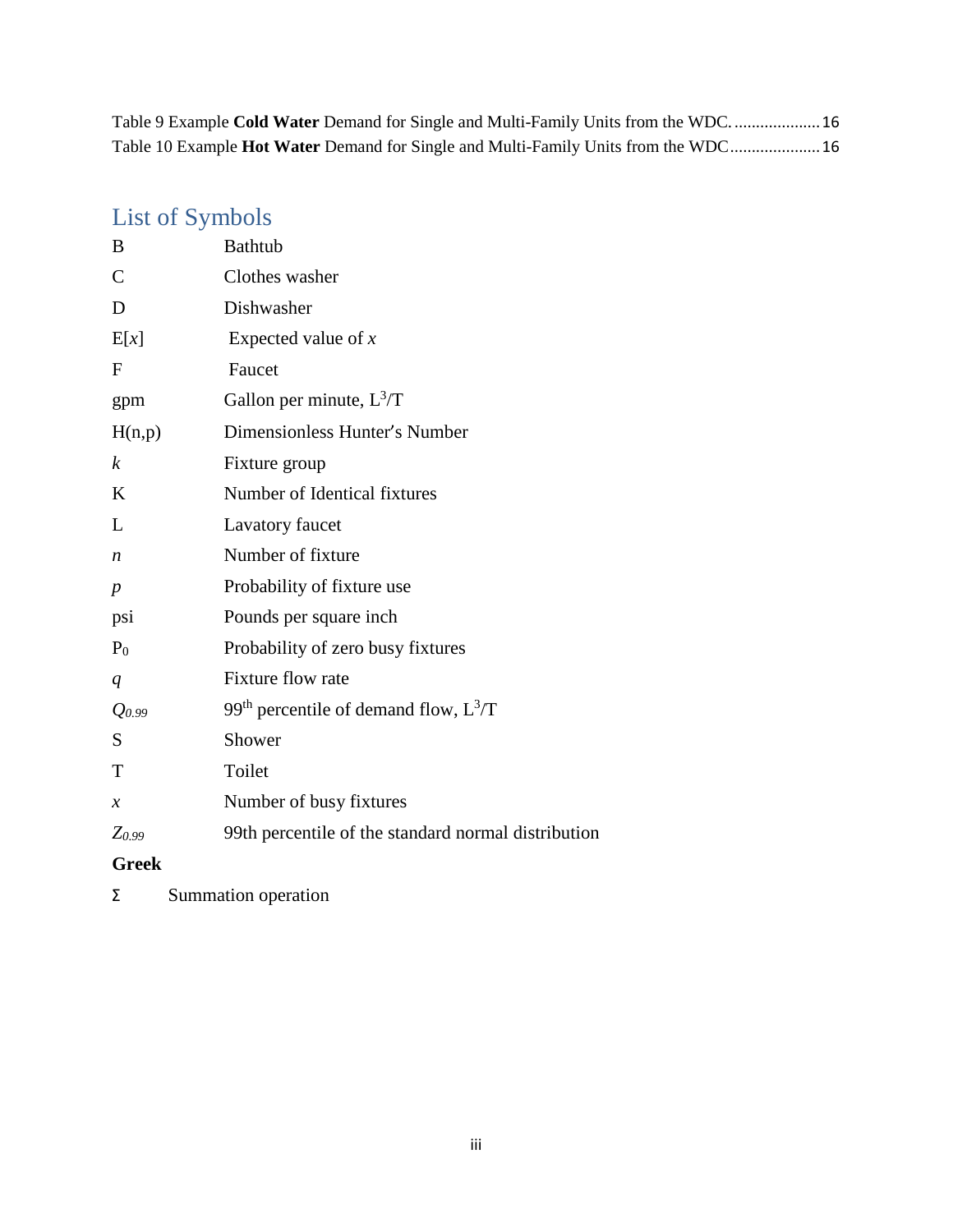### <span id="page-4-0"></span>Executive Summary

#### <span id="page-4-1"></span>**1.0 Introduction**

In July 2011, the International Association of Plumbing and Mechanical Officials (IAPMO) and the American Society of Plumbing Engineers (ASPE) convened a special task force to revise the methodology for properly estimating premise water supply demands in response to the increased use of water-conserving plumbing fixtures, fixture fittings and appliances and the subsequent decreased demand for water in commercial buildings and residences. In collaboration with IAPMO and ASPE, the Water Quality Research Foundation (WQRF) became a co-sponsor in funding the research project. The Pipe Sizing Task Group was organized with three members from ASPE who specialized in statistics and mathematics (later reduced to two members). An additional member from the University of Cincinnati joined this effort.

The Pipe Sizing Task Group recognized that acquisition and analysis of high resolution water use data was a vital first step in the investigation to develop a probability model for predicting peak water demands in buildings. The task group initiated talks with Aquacraft, Inc. to access the largest U.S. database containing residential end uses of water surveys (REUWS). With sponsorship, the task group contracted a specially designed water use database containing parameters to determine fixture use probabilities and flow rates. Because the dataset provided statistics for residential end use only, the scope of work was narrowed to single and multi-family residential dwellings.

Since the water supply flow rate to plumbing fixtures is today significantly less than the flows used in developing the original Hunter's curve, the scope of the work was further narrowed to determine fixture use probabilities and flow rates only for indoor water-conserving plumbing fixtures. Residential indoor efficient fixtures considered in the database were toilets, showers, dishwashers, clothes washers, and faucets (kitchen and lavatory). Bathtubs were also included but are not considered water-conserving since there are no design benefits to low-flow tub spouts.

The charge of the task group was to develop a statistically based probability model that would predict the peak water demand for single and multi-family dwellings having waterconserving plumbing fixtures. This model would be used to predict the peak water demand for the building supply and principal branches and risers of a residential plumbing system.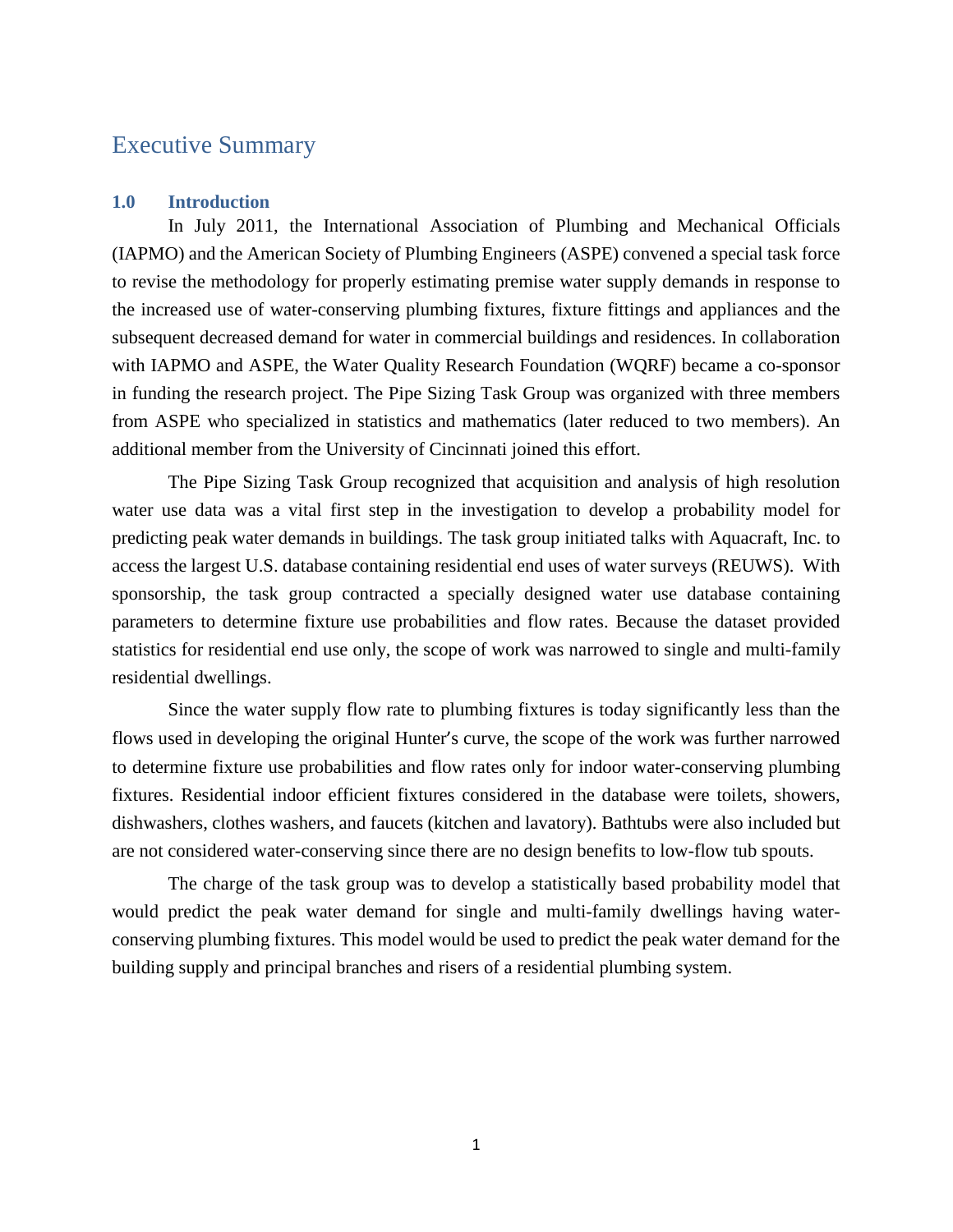#### <span id="page-5-0"></span>**2.0 Water Use Database**

#### **2.1** *National Survey*

The database consists of water use measurements taken between 1996 and 2011 at over 1,000 single-family homes across the United States. The water use data were recorded with a portable data logger connected to the main water supply pipe in each home. The data logger recorded the volume of water flowing through the main pipe every 10 seconds. The recorded flows were analyzed by Aquacraft using their proprietary Trace Wizard<sup>®</sup> software and disaggregated into individual water use events. Each water use was associated with one of three mutually exclusive household draws: an indoor fixture, an outdoor fixture or a leak. Only indoor fixture use is considered in this study.

To facilitate queries, the water use data are stored in MS Access format. As shown in Table 1, the database contains two types of information, namely (i) household survey data and (ii) measured flow data. The household survey data reflect characteristics of the home, the residents and the water fixtures; the measure flow data describe the duration, volume, and number of water use events at each fixture group identified in the home. The maximum data-logging period at each home was 14 days. To capture the diurnal variation in indoor residential water use, results for each fixture in each home were summarized on an hourly basis.

<span id="page-5-1"></span>

| <b>Household Survey Data</b>                  | <b>Measured Flow Data</b>            |
|-----------------------------------------------|--------------------------------------|
| - Number of residents and age distribution    | - Number of times a fixture was used |
| - Type of fixtures                            | - Duration of each fixture use event |
| - Number of each fixture type/group           | - Volume of each fixture use event   |
| - Number of renovated or retrofitted fixtures | - Daily observed fixture peak flow   |
| - Number of bedrooms and bathrooms            | - Logging dates                      |

Table 1 Survey and measured water use data in the MS Access database.

The national distribution of 1058 surveyed households is summarized in Table 2. A small percentage (2%) of homes was dropped from the analysis due to vacations or other conditions that gave zero or minimal water use. The remaining 1038 homes had a total of 2,821 occupants who generated nearly 863,000 water use events during 11,385 home-days of monitoring. On a per household basis, this translate to an average of 11 trace days per home, 2.72 residents per home and 831.4 water use events per home. Figure 1 illustrates the geographic location of the 1038 homes that participated in the national water use survey conducted by Aquacraft during the period 1996 to 2011.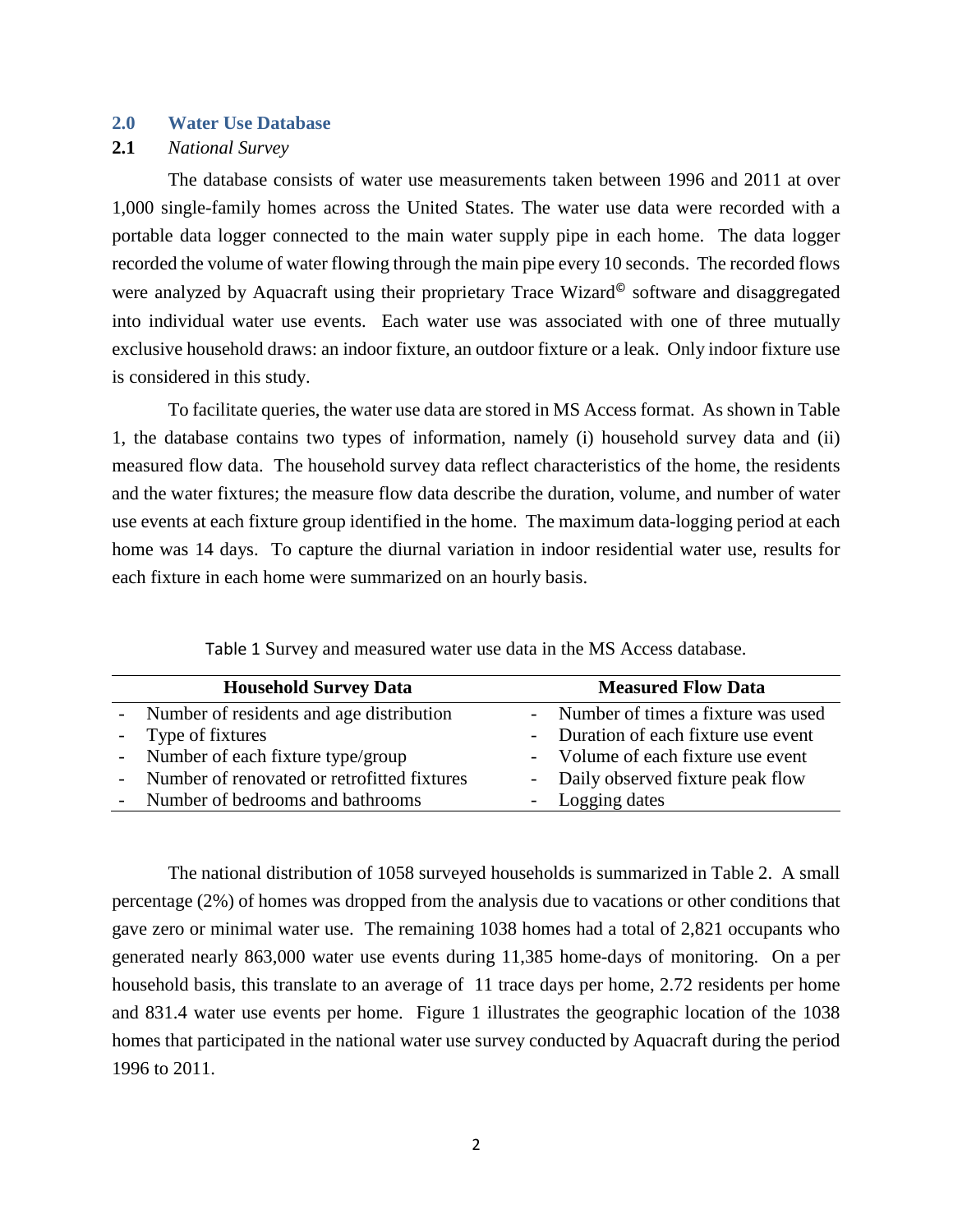<span id="page-6-1"></span>

| <b>Location by State</b> |                            | <b>Number of Homes</b> | <b>Number of Occupants</b> | <b>Survey Years</b> |
|--------------------------|----------------------------|------------------------|----------------------------|---------------------|
| Arizona, AZ              |                            | 17                     | 41                         | $2007 - 2009$       |
| California, CA           |                            | 447                    | 1326                       | $2006 - 2009$       |
| Colorado,                | - CO                       | 206                    | 533                        | 1996, 2007 - 2010   |
| Florida,                 | $\mathop{\rm FL}\nolimits$ | 32                     | 78                         | $2007 - 2009$       |
| Kentucky,                | KY                         | 58                     | 128                        | 2007                |
| Nevada,                  | <b>NV</b>                  | 20                     | 593                        | $2007 - 2009$       |
| New Mexico, NM           |                            | 237                    | 44                         | $2010 - 2011$       |
| <b>OR</b><br>Oregon,     |                            | 24                     | 66                         | $2007 - 2009$       |
| Utah,                    | <b>UT</b>                  | 17                     | 56                         | $2007 - 2009$       |
| Responded to Survey      |                            | 1058                   | 2865                       | -                   |
| <b>Invalidated Homes</b> |                            | (20)                   | (44)                       |                     |
| <b>Total Analyzed</b>    |                            | 1038                   | 2821                       |                     |

Table 2 Homes surveyed.



<span id="page-6-0"></span>Figure 1 Homes from 62 cities in nine States participated in the national water use survey.

#### **2.2** *Water Use Data*

Six unique fixtures were common to most of the 1038 participating homes (see Table 3). The database does not differentiate between kitchen faucets and lavatory faucets; therefore, both are included in the fixture group "faucet". Water use falling outside these six categories was lumped into "Other". For instance, some homes had evaporative coolers, water treatment devices, or unknown fixtures. In addition, leaks were common. The total volume of water used at each fixture differs due to the fixture function and frequency of use. Table 4 is a breakdown of water use per capita in 1038 households. Toilets had the highest use as gallons per capita daily (GPCD), while dishwashers had the lowest use. The mean daily water use was 60.10 GPCD. Nearly 98% of the homes registered a leak. Although leakage accounted for nearly 17% of the volume of daily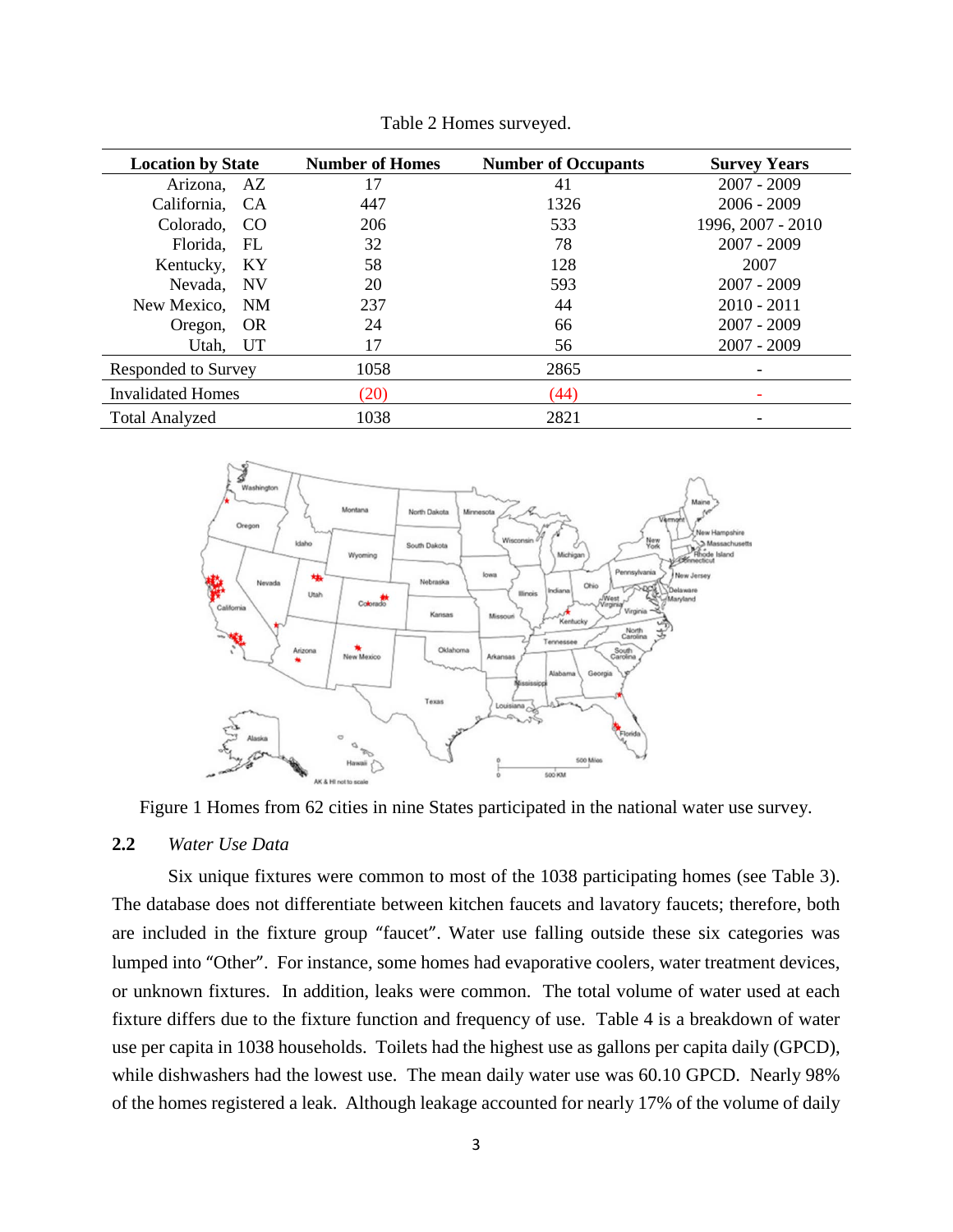water use, leaks are not a design factor and, hence, are not considered further. Individual fixture water use as a percentage of total use is shown in Figure 2.

<span id="page-7-1"></span>

| <b>Fixture</b><br>Group | <b>Abbreviation</b> | Number of<br>Homes w/ Group | Number of<br><b>Fixtures in Group</b> | <b>Average Fixtures</b><br>per Home |
|-------------------------|---------------------|-----------------------------|---------------------------------------|-------------------------------------|
| <b>Bathtub</b>          | B                   | 519                         | 852                                   | 1.64                                |
| Clothes Washer          |                     | 1002                        | 1002                                  | 1.00                                |
| Dishwasher              |                     | 722                         | 728                                   | 1.01                                |
| <b>Faucets</b>          | F                   | 1038                        | 4013                                  | 3.87                                |
| Shower                  | S                   | 1014                        | 2132                                  | 2.10                                |
| Toilet                  |                     | 1037                        | 2502                                  | 2.41                                |

Table 3 Six fixture groups were common to most homes.

<span id="page-7-2"></span>Table 4 Frequency and volume of water use at 1038 single family homes.

| <b>Fixture</b>           | <b>Water use events</b><br>(per capita per day) | Volume<br>(GPCD) |
|--------------------------|-------------------------------------------------|------------------|
| <b>Bathtub</b>           | 0.08                                            | 1.54             |
| Clothes Washer           | 0.97                                            | 14.31            |
| Dishwasher               | 0.33                                            | 0.77             |
| Faucet                   | 22.74                                           | 11.87            |
| Shower                   | 0.76                                            | 12.59            |
| Toilet                   | 5.80                                            | 15.18            |
| Others                   | 9.74                                            | 3.84             |
| Leaks                    | 50.11                                           | 11.98            |
| Totals (excluding leaks) | 40.42                                           | 60.10            |



<span id="page-7-0"></span>Figure 2 Daily per capita water use at fixtures at 1038 residential households.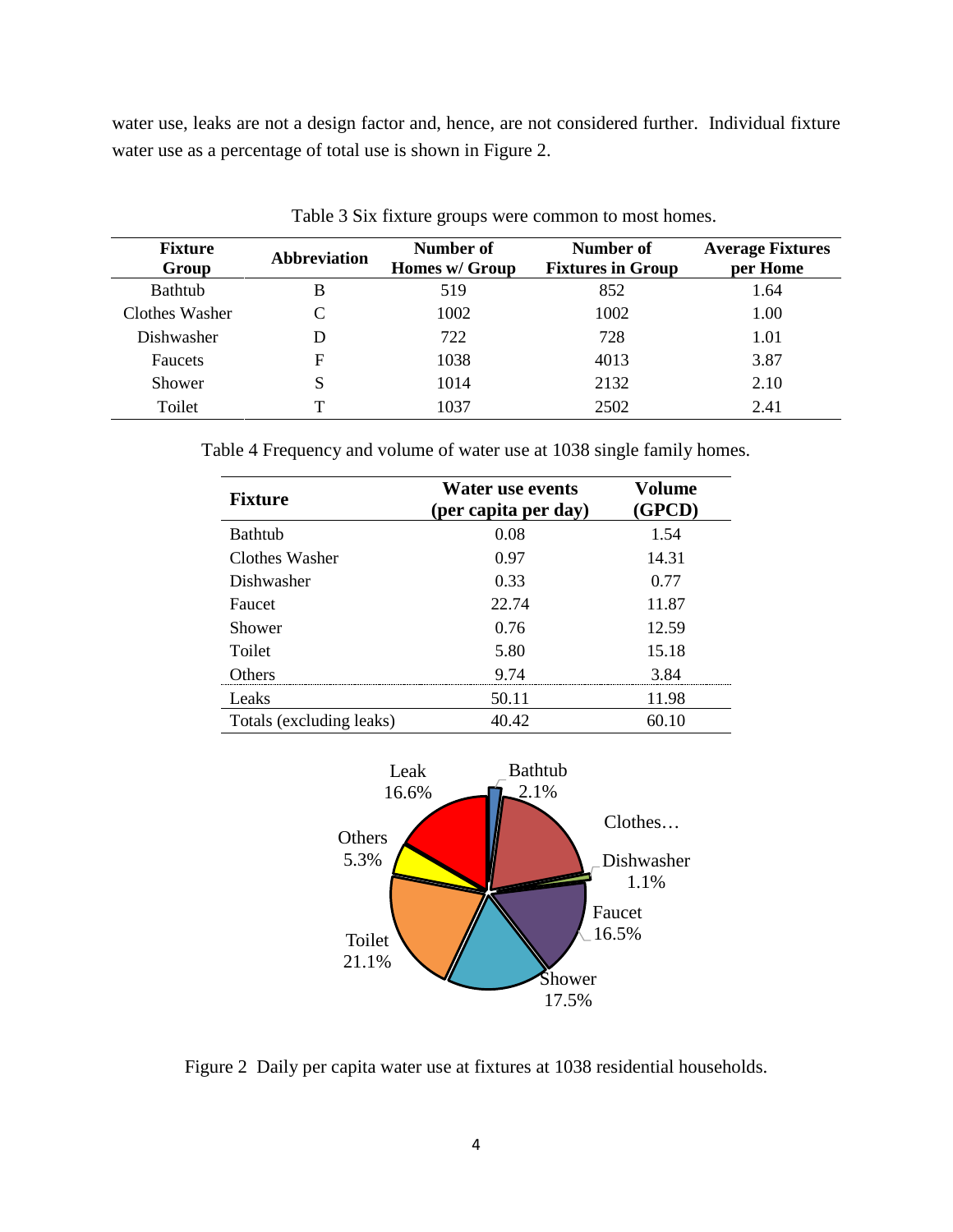#### <span id="page-8-0"></span>**3.0 Estimating Fixture Parameters**

There are three key parameters in most models formulated to predict peak residential water demand, namely:

- $\bullet$  *n* = number of fixtures in the dwelling
- $\bullet$  *p* = probability that a fixture is in use during the peak period
- $\bullet$  *q* = flow rate at a busy fixture

The fixture count, *n*, is straight-forward. It is simply the number of indoor fixtures at the dwelling. The fixture count is easily determined directly from the construction plans. In contrast, the *p*values and *q*-values are more elusive. Both must be estimated from observations of fixture use at residential buildings.

#### **3.1** *p-values*

The probability of fixture use is estimated as a dimensionless ratio

 $p = \frac{duration\ of\ time\ that\ the\ fixture\ is\ busy\ (i.e., running\ water)}{duration\ of\ time\ that\ the\ fixture\ is\ observed}$ 

The "duration" terms needed in the numerator and the denominator were obtained for each fixture group from a careful analysis of the national database of high resolution water use recorded at over 1,000 single family homes. Residential water use follows a strong diurnal pattern. This implies that estimates of *p* will vary from hour to hour. For purposes of estimating peak demand, the critical period of observation is the hour of the day at each household in which the largest volume of water is used.

The national database revealed that residential water use tends to be greater on weekends than on week days. For this reason, weekends were used to identify the peak hour of water use. For a given fixture group, estimates of the peak hour probability of use will vary from household to household, even after classifying by number of occupants. A weighting scheme, based on the duration of the observation window at each home, was used to combine the collection of computed *p*-values into a single representative estimate for each fixture group. The resulting *p-*values, rounded off to the nearest 0.005, are listed in Table 5. While these *p*-values are derived exclusively from water use data measured at single-family homes, they are assumed to also apply to buildings with multiple residential units.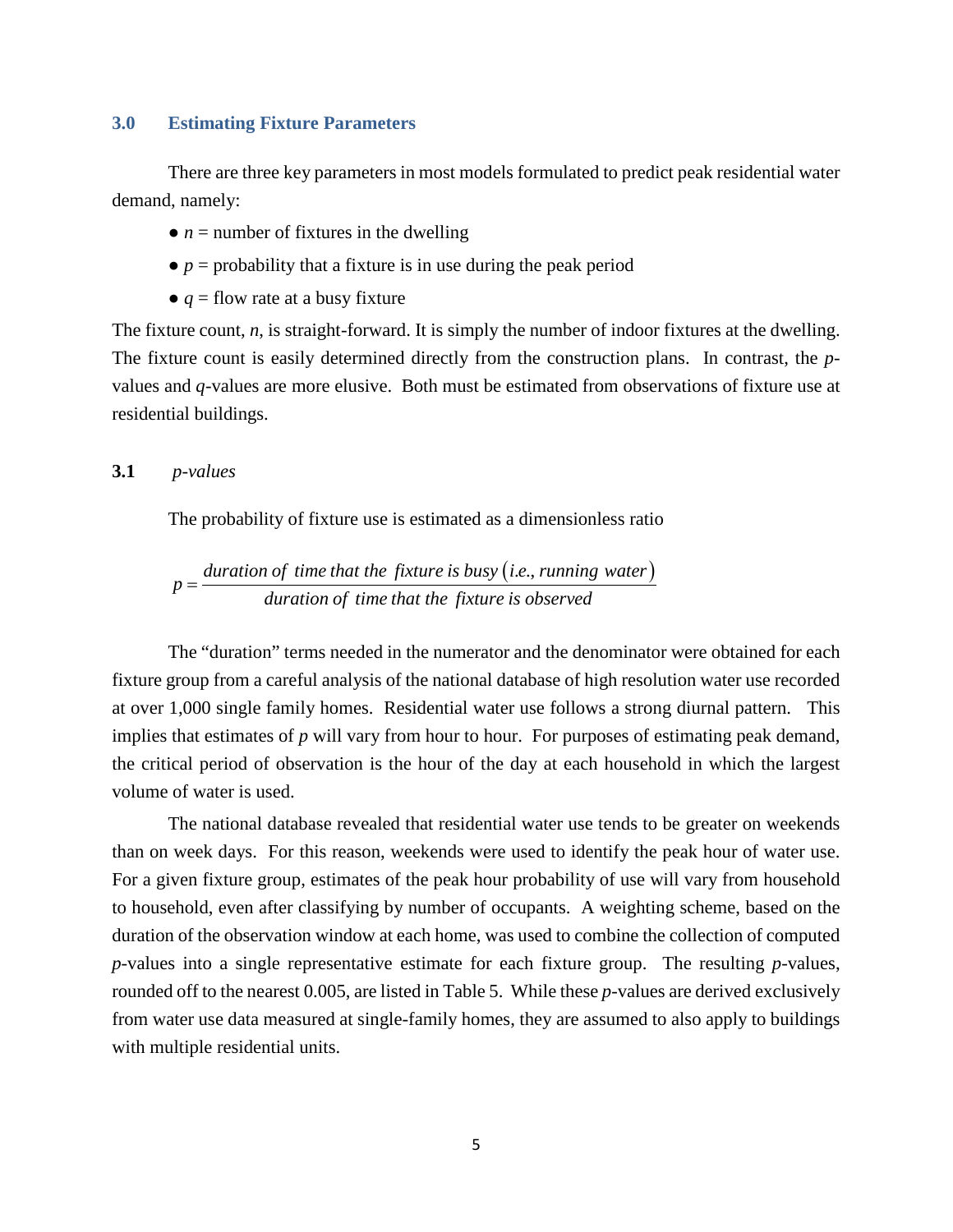<span id="page-9-0"></span>

| <b>FIXTURE</b>                             | <b>DESIGN</b><br>P VALUE $(\% )$ | <b>MAXIMUM</b><br><b>RECOMMENDED DESIGN</b><br><b>FLOW RATE (GPM)</b> |
|--------------------------------------------|----------------------------------|-----------------------------------------------------------------------|
| <b>Bar Sink</b>                            | 2.0                              | 1.5                                                                   |
| <b>Bathtub</b>                             | 1.0                              | 5.5                                                                   |
| <b>Bidet</b>                               | 1.0                              | 2.0                                                                   |
| <b>Clothes Washer</b>                      | 5.5                              | 3.5                                                                   |
| <b>Combination Bath/Shower</b>             | 5.5                              | 5.5                                                                   |
| <b>Dishwasher</b>                          | 0.5                              | 1.3                                                                   |
| <b>Kitchen Faucet</b>                      | 2.0                              | 2.2                                                                   |
| <b>Laundry Faucet</b>                      | 2.0                              | 2.0                                                                   |
| <b>Lavatory Faucet</b>                     | 2.0                              | 1.5                                                                   |
| Shower, per head                           | 4.5                              | 2.0                                                                   |
| <b>Water Closet, 1.28 GPF Gravity Tank</b> | 1.0                              | 3.0                                                                   |

Table 5 Recommended probability of fixture use (*p*) and fixture flow rate (*q*)

#### **3.2** *q-values*

Efficient and ultra-efficient fixture flow rate percentiles were queried from the database as shown in Figure 3. All the recommended fixture flow rates in Table 5 are above the mean (greater than the 75<sup>th</sup> percentile) for efficient fixtures except for the shower. The efficient shower percentiles reflect the EPACT92 maximum flow rate requirement at 2.2 gpm. The shower flow rate recommendation is based on the EPA WaterSense Specification for Shower Heads and is above the mean for ultra-efficient showers.

The flow rate recommendations for both the lavatory faucet and kitchen faucet are well above the mean for all faucets within the database, exceeding the  $90<sup>th</sup>$  percentile. This is because the recommendation was based upon the EPA WaterSense High-Efficiency Lavatory Faucet Specification and the 2015 IAPMO Green Plumbing and Mechanical Code Supplement (GPMCS) for kitchen faucets. The GPMCS allows a kitchen faucet flow rate at a temporary maximum 2.2gpm if it defaults back to 1.8gpm. Therefore, the higher flow rate is recommended.

Some fixtures in Table 5 are not included in the database. The bar sink faucet has a comparable flow rate with the lavatory faucet. A residential laundry faucet with an aerator can have a flow rate of 1.5 gpm or 2.0 gpm, the higher flow rate being recommended. Similarly, the bidet faucet flow rate was recommended at 2.0 gpm.

The combination bath/shower has two water outlets that are mutually exclusive. Water will flow either through the tub spout or the shower head from the same fixture fitting. The recommended design flow rate for this fixture fitting is based upon the flow rate for the tub spout and is the same as the bathtub flow rate.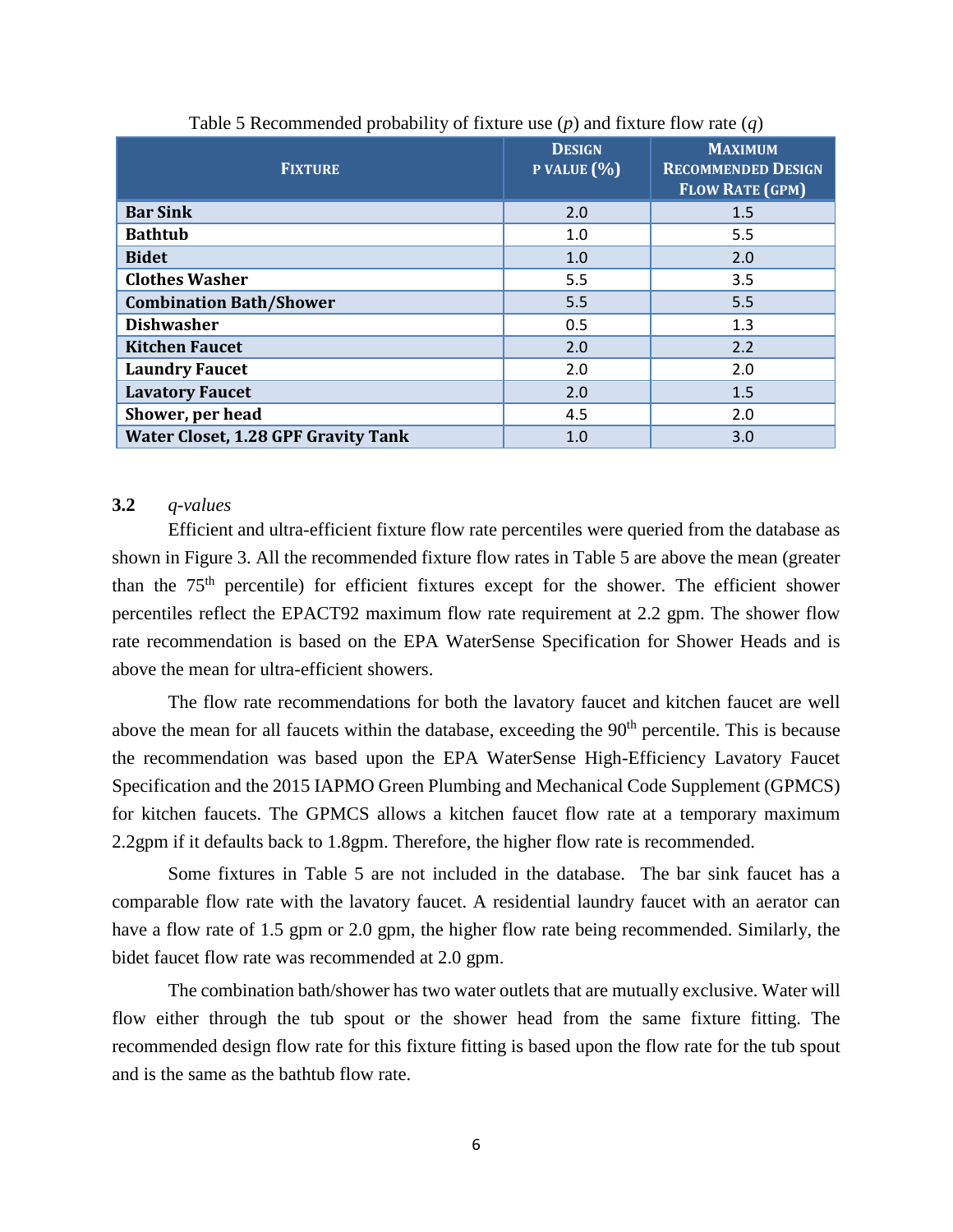

<span id="page-10-0"></span>Figure 3: Box and whisker plot of flow rate for the different efficiency level of fixtures.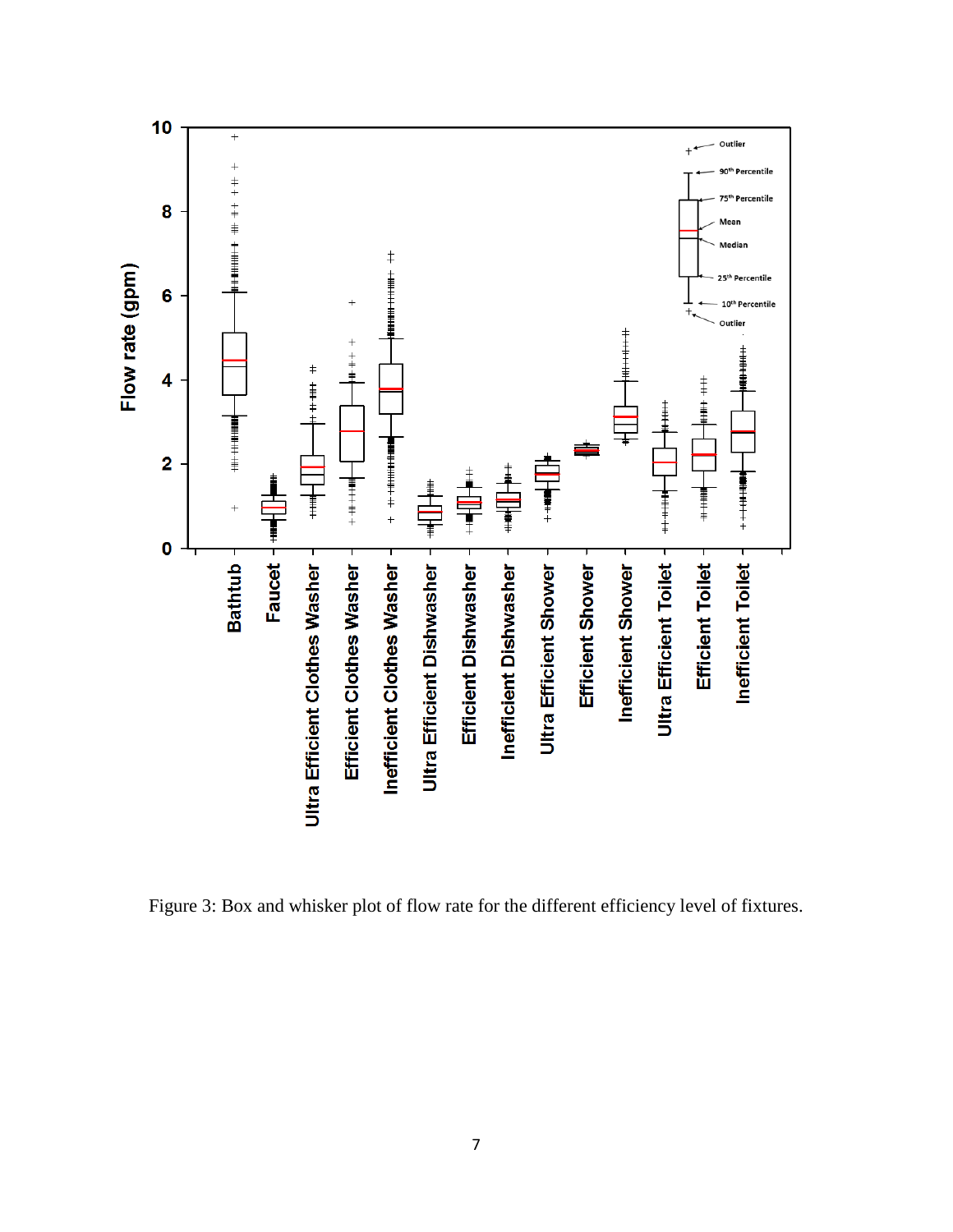#### <span id="page-11-0"></span>**4.0 Estimating Design Flow**

#### **4.1** *Hunter's Method*

Roy Hunter (1940) demonstrated that the use of water fixtures in a building can be described with the binomial probability distribution. Given a group of *n* identical fixtures each with probability *p* of being used, Hunter showed the probability of having exactly *x* fixtures operating simultaneously out of *n* total fixtures has a binomial mass function,

$$
\Pr\left[x \text{ busy }fixtures|n,p\right] = {n \choose x} (p)^x (1-p)^{n-x} \qquad x = 0,1,...,n
$$
 [1]

Most buildings have an assortment of fixtures. Each fixture group has their own unique values for *n* and *p* and, hence, their own distinct version of Equation [1]. Hunter used the 99<sup>th</sup> percentile from Equation [1] as the design standard for estimating peak demand. He recognized, however, that when estimating the load on the building it was not legitimate to simply add the 99<sup>th</sup> percentile from each fixture group. In a clever move, Hunter introduced *fixture units* to merge the 99<sup>th</sup> percentile curves for each fixture group into a single design curve giving the 99<sup>th</sup> percentile of peak demand at a building based on the total fixture units. The final result, called Hunter's Curve, is the theoretical basis for plumbing codes around the world (IAPMO, 2015).

#### **4.2** *Wistort's Method*

Robert Wistort (1994) proposed using the normal approximation for the binomial distribution to estimate directly peak loads on plumbing system. Similar to Hunter's approach, the number of busy fixtures *x* is considered to be a random variable with a binomial distribution having a mean  $E[x] = np$  and variance  $Var[x] = np(1-p)$ . From the normal approximation, the estimate of the 99<sup>th</sup> percentile of the demand in a building with  $K$  different fixture groups is,

$$
Q_{0.99} = \sum_{k=1}^{K} n_k p_k q_k + (z_{0.99}) \sqrt{\sum_{k=1}^{K} n_k p_k (1 - p_k) q_k^2}
$$
 [2]

In this expression,  $n_k$  is the total number of fixtures belonging to fixture type  $k$ ,  $p_k$  is the probability that a single fixture in fixture type  $k$  is operating,  $q_k$  is the flow rate at the busy fixture type  $k$  and  $Z_{0.99}$  is the 99<sup>th</sup> percentile of the standard normal distribution. The chief advantage of Wistort's method is that it avoids the need for fixture units and is readily extended to other types of fixtures, provided suitable values for *p* and *q* are available.

The normal approximation used in Wistort's method works best when the dimensionless term  $H(n, p)$ 1  $, p) = \sum_{k} n_{k} p_{k} \ge 5$ *K k k k*  $H(n, p) = \sum n_k p$  $=\sum_{k=1}^{8} n_k p_k \ge 5$ . This term is called the *Hunter Number* and it represents the expected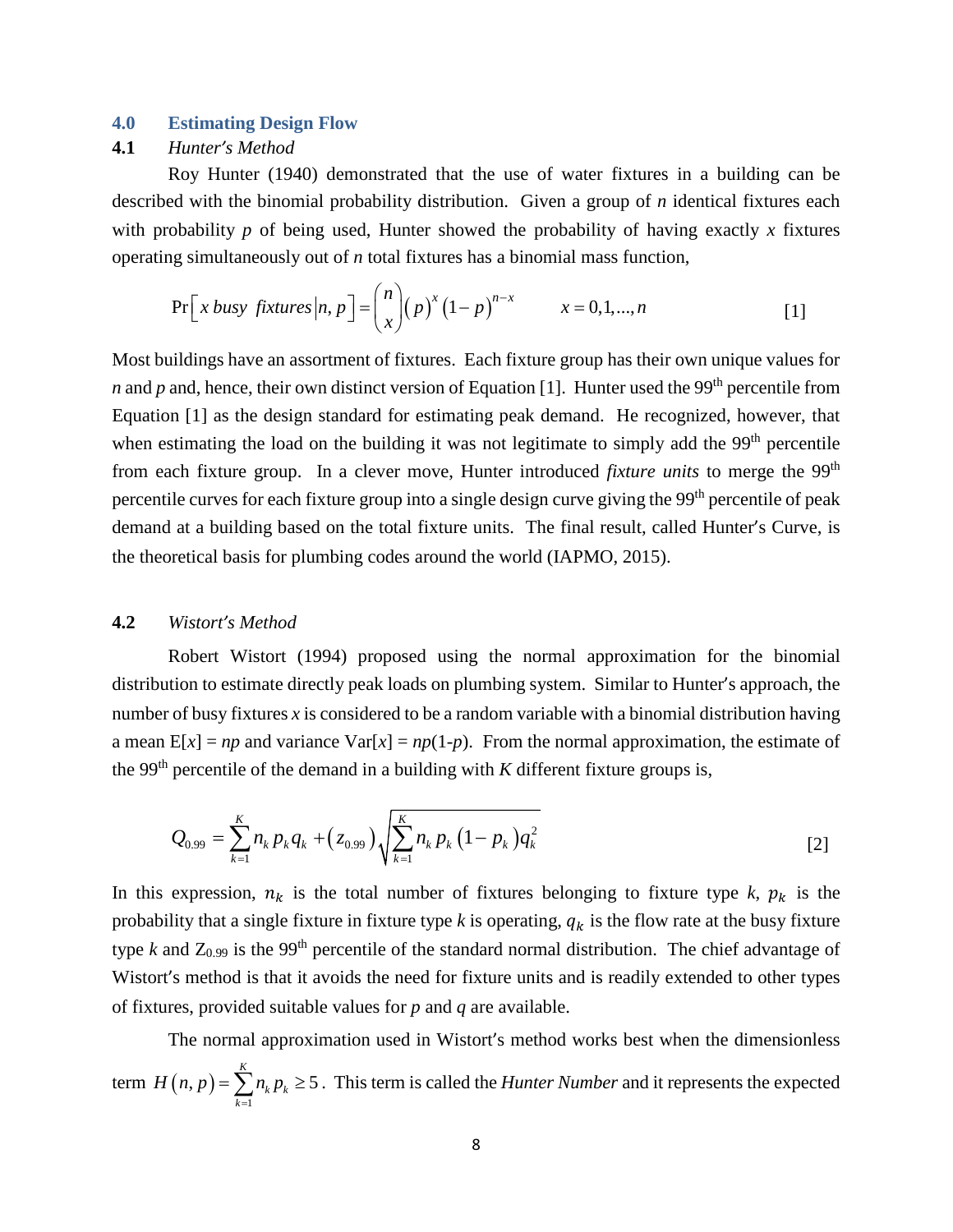number of simultaneous busy fixtures in the building during the peak period. In the context of residential plumbing,  $p_k$  values tend to be small (average  $p \approx 0.03$ ) so the total number of fixtures must be relatively large (e.g., Σ*n* ≥ 150) to satisfy the condition *H*(*n,p*) ≥ 5. Consequently, Wistort's method will be suitable for estimating demands at buildings with many residential units, but it is not appropriate for single family homes.

#### **4.3** *Modified Wistort Method*

Single family homes have few occupants and few fixtures. In these cases, idle fixtures are the norm even during the period of peak water use. In a building with *K* different and independent fixture groups, the probability,  $P_0$ , that all fixtures are idle (i.e., zero demand) is,

$$
P_0 = \prod_{k=1}^{K} \left(1 - p_k\right)^{n_k} \approx \exp\left[-H\left(n, p\right)\right]
$$

For example, in a 2.5 bath home a typical value for the *Hunter Number* is *H*(*n,p*) = 0.30. Equation [3] gives  $P_0 \approx 0.74$ . This implies that the home draws water about 26 percent of the time during the peak demand period, otherwise the entire home is idle. With the conventional binomial distribution, the high probability of idle fixtures in a single family home exerts a strong "downward pull" on the mean number of busy fixtures which, in turn, leads to a significant low bias in the estimated peak flow.

Plumbing systems are not designed for "zero flow" and so this condition should not influence the size of a plumbing system. The task group, therefore, proposes a *zero-truncated binomial distribution* (ZTBD) to describe the conditional probability distribution of busy fixtures in any building, including single family homes. Assuming that a normal approximation can be used to describe the upper tail of the ZTBD, the expression for the 99<sup>th</sup> percentile of the demand in a building with *K* different fixture groups is,

$$
Q_{0.99} = \frac{1}{1-P_0} \left[ \sum_{k=1}^K n_k p_k q_k + \left[ \left(1+P_0\right) z_{0.99} \right] \sqrt{\left[ \left(1-P_0\right) \sum_{k=1}^K n_k p_k \left(1-p_k\right) q_k^2 \right] - P_0 \left( \sum_{k=1}^K n_k p_k q_k \right)^2} \right] [4]
$$

When  $H(n, p) > 5$ ,  $P_0 \rightarrow 0$  and Equation [4] reduces to Equation [2]. For this reason, the ZTBD approach is called the "Modified Wistort Method" (MWM). In practice, the transition from Equation [4] to [2] typically requires at least 100-150 fixtures in the building. Results of Monte Carlo computer runs by the task group to simulate indoor residential water use indicate that MWM works well when the Hunter Number  $H(n, p) \ge 1.25$ . A nice feature of MWM is that when  $n=1$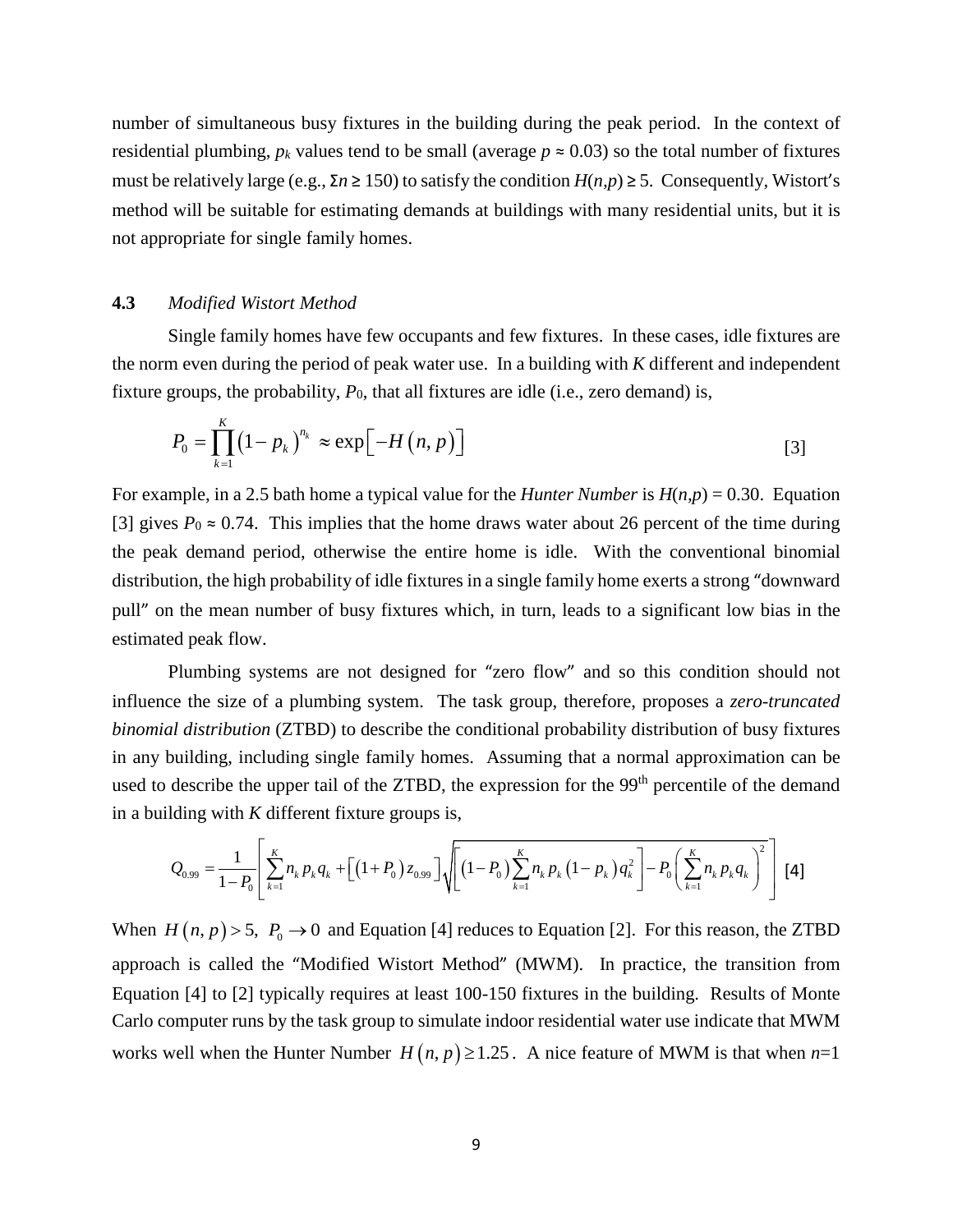and  $k=1$  (last fixture on the water supply line in the building) Equation [4] simplifies to  $Q_{0.99} = q$ . The design flow is simply the nominal demand of the final fixture.

#### **4.4** *Exhaustive Enumeration*

Hunter and Wistort focused on the 99<sup>th</sup> percentile of the demand expected during the peak period in a building. With today's computational tools it is possible to numerically generate the entire probability distribution of the water demands at any point and any time in a building. "Exhaustive Enumeration" involves identifying and ranking all possible demand events for a given premise plumbing configuration. To illustrate, consider the peak period in a kitchen/laundry space having a total of *n*=4 independently operated fixtures listed in Table 6.

<span id="page-13-0"></span>

| Symbol    | Table 7 Color | Fixture        | $n_k$ | $p_k$ | $q_k$ (gpm) | Rank |
|-----------|---------------|----------------|-------|-------|-------------|------|
| <b>CW</b> |               | Clothes washer |       | 0.055 | 3.5         |      |
| DW        |               | Dishwasher     |       | 0.005 | 1.3         | 4    |
| KF        |               | Kitchen faucet |       | 0.020 | 2.2         | 2    |
| LF        |               | Laundry faucet |       | 0.020 | 2.0         | 3    |

Table 6 Parameters required to estimate peak demand.

The *Hunter Number* for the 4 fixtures in Table 6 is  $H(n, p) = \sum n_k p_k = 0.10$ . Equation [3] gives the corresponding probability of zero demand as  $P_0 = \exp[-0.10] = 0.904$ . There are  $2^4 = 16$ mutually exclusive combinations of fixture use as summarized in Table 7. Column 10 of case 1 gives the probability of zero demand as 0.903, in agreement with the result from Equation [3]. The estimated 99<sup>th</sup> percentile of the conditional busy-time demand is  $Q_{0.99} = 5.5$  gpm, highlighted in columns [12] and [14].

When the probability of zero demand is high, there can be significant differences in the cumulative probability of the household demands depending on whether an unconditional "totaltime" or a conditional "busy-time' view is adopted. This is illustrated in Figure 4, which shows the probability distribution of total-time demands in **blue** and busy-time demands in **red** for the four-fixture example given in Tables 6 and 7. The 90 percent spike at zero demand dominates the **blue** total-time plot. The median (50<sup>th</sup> percentile) demand is  $Q_{0.50} = 0$  gpm and the 99<sup>th</sup> percentile demand is  $Q_{0.99} = 3.5$  gpm. In contrast, the **red** busy-time plot excludes zero demand by definition. The busy-time plot has median demand of 3.5 gpm and a 99<sup>th</sup> percentile demand of  $Q_{0.99} = 5.5$ gpm, as confirmed in Columns [12] and [14] of Table 7.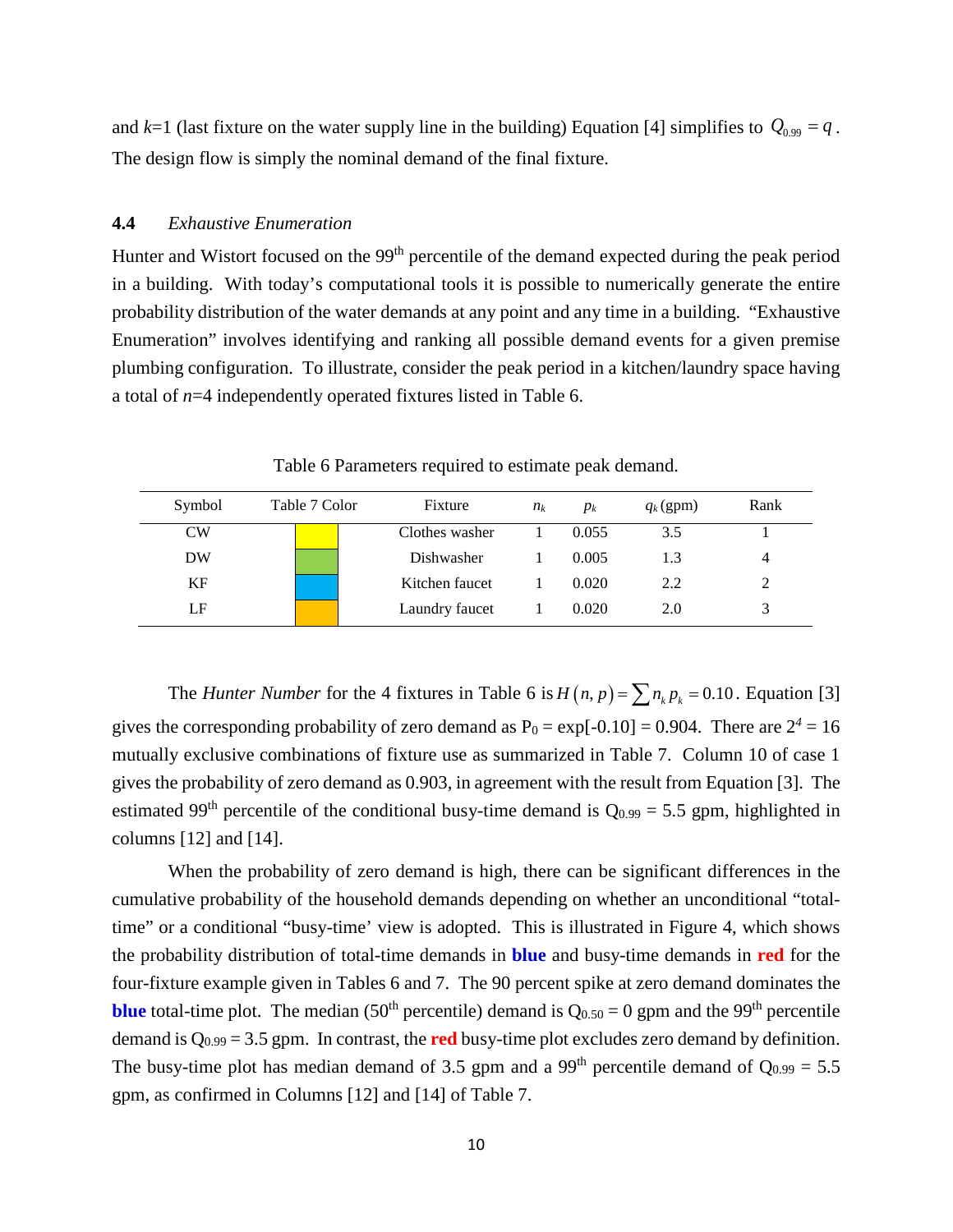<span id="page-14-0"></span>

| $[1]$ | [2]       | $\left[ 3\right]$ | [4]       | $[5]$     | [6]             | [7]             | [8]      | [9]      | [10]  | [11]        | $[12]$ | $[13]$      | $[14]$      |      |
|-------|-----------|-------------------|-----------|-----------|-----------------|-----------------|----------|----------|-------|-------------|--------|-------------|-------------|------|
|       | <b>CW</b> | <b>DW</b>         | <b>KF</b> | LF        |                 |                 | $P_{KF}$ |          |       | Q           | T.T.   | Q           | <b>B.T.</b> | B.T. |
| Case  |           |                   |           |           | P <sub>cw</sub> | P <sub>DW</sub> |          | $P_{LF}$ | (gpm) | Probability | Ranked | Probability | <b>CDF</b>  |      |
| 1<br> | $\circ$   | $\circ$           | $\circ$   | O         | 0.945           | 0.995           | 0.980    | 0.980    | 0.0   | 0.9030401   | 0.0    |             | 0.000       |      |
| 2     | $\bullet$ | $\circ$           | O         | O         | 0.055           | 0.995           | 0.980    | 0.980    | 3.5   | 0.0525579   | 1.3    | 0.046802    | 0.047       |      |
| 3     | O         | ۰                 | $\circ$   | O         | 0.945           | 0.005           | 0.980    | 0.980    | 1.3   | 0.0045379   | 2.0    | 0.190072    | 0.237       |      |
| 4     | $\circ$   | $\circ$           | $\bullet$ | O         | 0.945           | 0.995           | 0.020    | 0.980    | 2.2   | 0.0184294   | 2.2    | 0.190072    | 0.427       |      |
| 5<br> | $\circ$   | $\circ$           | $\circ$   | $\bullet$ | 0.945           | 0.995           | 0.980    | 0.020    | 2.0   | 0.0184294   | 3.3    | 0.000955    | 0.428       |      |
| 6     | $\bullet$ | ٠                 | $\circ$   | O         | 0.055           | 0.005           | 0.980    | 0.980    | 4.8   | 0.0002641   | 3.5    | 0.542058    | 0.970       |      |
| 7<br> | $\bullet$ | $\circ$           | $\bullet$ | O         | 0.055           | 0.995           | 0.020    | 0.980    | 5.7   | 0.0010726   | 3.5    | 0.000955    | 0.971       |      |
| 8<br> | $\bullet$ | $\circ$           | $\circ$   | $\bullet$ | 0.055           | 0.995           | 0.980    | 0.020    | 5.5   | 0.0010726   | 4.2    | 0.003879    | 0.975       |      |
| 9     | O         | $\bullet$         | $\bullet$ | O         | 0.945           | 0.005           | 0.020    | 0.980    | 3.5   | 0.0000926   | 4.8    | 0.002724    | 0.978       |      |
| 10    | $\circ$   | $\bullet$         | O         | $\bullet$ | 0.945           | 0.005           | 0.980    | 0.020    | 3.3   | 0.0000926   | 5.5    | 0.011062    | 0.989       |      |
| 11    | O         | $\circ$           | $\bullet$ | $\bullet$ | 0.945           | 0.995           | 0.020    | 0.020    | 4.2   | 0.0003761   | 5.5    | 0.000019    | 0.989       |      |
| 12    | $\bullet$ |                   | $\bullet$ | O         | 0.055           | 0.005           | 0.020    | 0.980    | 7.0   | 0.0000054   | 5.7    | 0.011062    | 1.000       |      |
| 13    | $\bullet$ |                   | $\circ$   | $\bullet$ | 0.055           | 0.005           | 0.980    | 0.020    | 6.8   | 0.0000054   | 6.8    | 0.000056    | 1.000       |      |
| 14    | $\bullet$ | $\circ$           | $\bullet$ | $\bullet$ | 0.055           | 0.995           | 0.020    | 0.020    | 7.7   | 0.0000219   | 7.0    | 0.000056    | 1.000       |      |
| 15    | $\circ$   | ٠                 | $\bullet$ | $\bullet$ | 0.945           | 0.005           | 0.020    | 0.020    | 5.5   | 0.0000019   | 7.7    | 0.000226    | 1.000       |      |
| 16    | $\bullet$ | ۰                 | ۰         | $\bullet$ | 0.055           | 0.005           | 0.020    | 0.020    | 9.0   | 0.0000001   | 9.0    | 0.000001    | 1.000       |      |
|       |           |                   |           |           |                 |                 |          |          | Sum   | 1.0000000   | Sum    | 1.000000    |             |      |

Table 7 Exhaustive enumeration of 16 mutually exclusive demand outcomes.

### Key for Table 7

| Column $[1]$     | 16 mutually exclusive collectively exhaustive demand outcomes from 4 fixtures                                                                                                                                                             |
|------------------|-------------------------------------------------------------------------------------------------------------------------------------------------------------------------------------------------------------------------------------------|
| Cols $[2] - [5]$ | $\bullet$ indicates fixture is busy; $\circ$ indicates fixture is idle                                                                                                                                                                    |
| Cols $[6] - [9]$ | Shaded values are Prob[fixture is busy]; unshaded values are Prob[fixture is idle]                                                                                                                                                        |
| Column $[10]$    | Demand (gpm) for each outcome, ranging from 0 to 9 gpm. For example, Case 7<br>represents simultaneous use of the clothes washer and the kitchen faucet. The total<br>demand is the sum of both draws, $3.5$ gpm + $2.2$ gpm = $5.7$ gpm. |
| Column $[11]$    | "Total-time" probability of an outcome, found as the product of Cols [6] thru [9]; The<br>zero demand condition of Case 1 dominates the total-time picture.                                                                               |
| Column $[12]$    | Demands of Col [10] ranked from minimum to maximum.                                                                                                                                                                                       |
| Column $[13]$    | "Busy-Time" conditional probability, found as Col $[11]/[1-P0]$ , for the corresponding<br>ranked demand in Col [12]; Zero demand condition is excluded from busy-time.                                                                   |
| Column $[14]$    | Cumulative busy-time conditional probability, from running sum of Col [13];<br>The 99 <sup>th</sup> percentile is reached at Cases 10 and 11 with a demand of $Q_{0.99} = 5.5$ gpm.                                                       |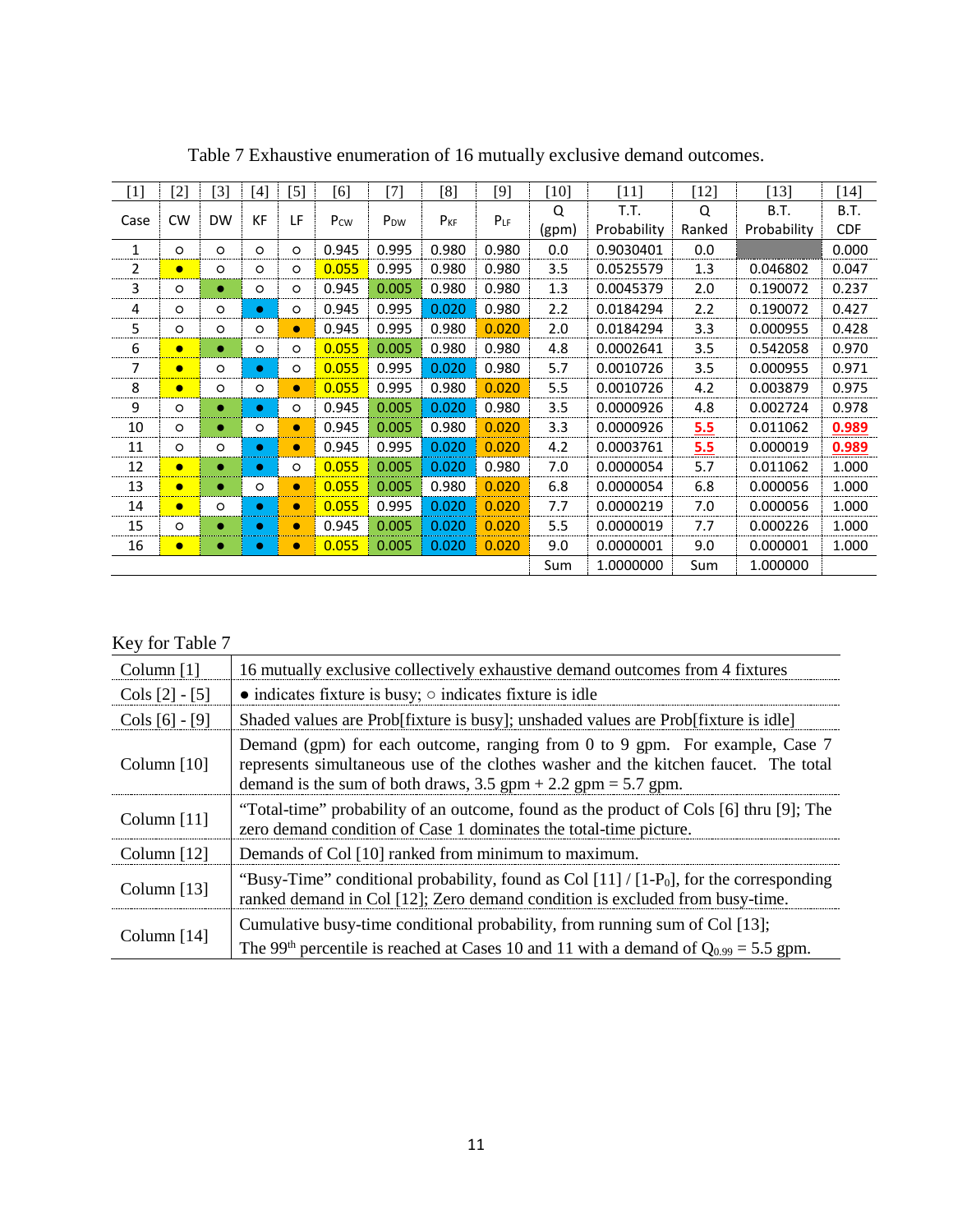

<span id="page-15-0"></span>Figure 4 Cumulative probability plots for the 4-fixture example in Tables 6 and 7.

While simple in principle, exhaustive enumeration may not yet always be practical. Due to combinatorial explosion, the size of the problem grows geometrically. The small example in Table 6 with four independent fixtures generated  $2^4 = 16$  possible demand outcomes. A typical single family home with 12 independent fixtures will generate  $2^{12} = 4,096$  demand outcomes. So while enumeration is helpful to visualize the jagged probability distribution of fixture demands, it may be restricted to scenarios where the total fixture count  $n$  is relatively small. Additional examples featuring exhaustive enumeration can be found in Buchberger *et al* (2012) and Omaghomi and Buchberger (2014).

#### **4.5** *q1+q3 Method*

During development of the exhaustive enumeration approach, it was observed that certain combinations of fixtures consistently tended to strike near the 99<sup>th</sup> percentile design demand, especially along branch lines at the household level. This led to the " $q1+q3$ " method which works as follows: Using recommended fixture demand values, rank all fixtures along a branch line in descending order. For instance, the fixture with the largest demand receives rank of 1 (q1), the fixture with the second largest demand receives rank of 2 (q2), and so on until all fixtures on a designated branch are ranked. The q1+q3 method simply adds the demands for the rank 1 and the rank 3 fixtures to obtain an expedient and reasonably good estimate of the 99<sup>th</sup> percentile demand, often identical to the value generated by a full exhaustive enumeration.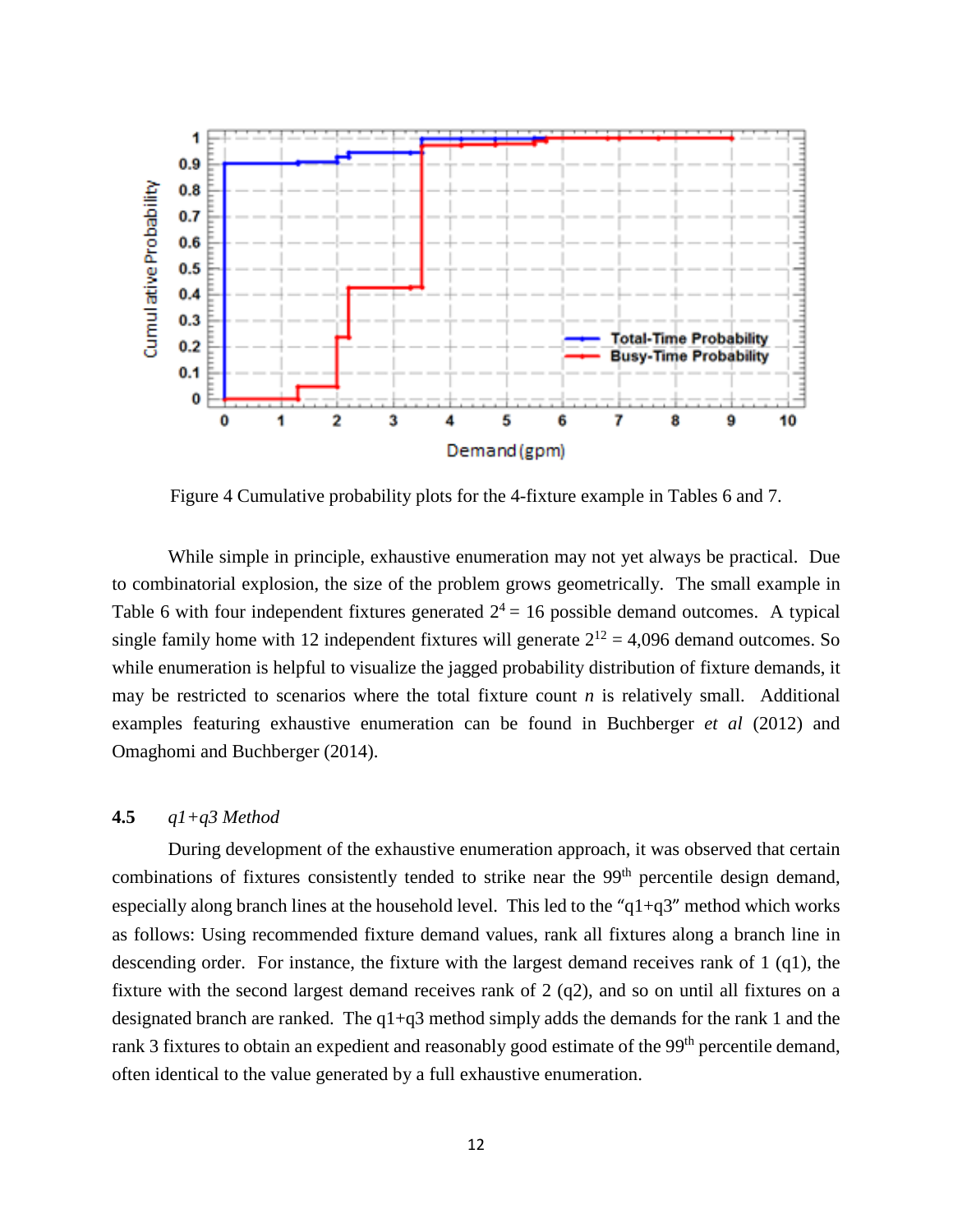To demonstrate, consider the four fixtures in Table 6. Rank 1 goes to the clothes washer with its demand of  $q1=3.5$  gpm; Rank 2 goes to the kitchen faucet with its demand of  $q2=2.2$  gpm; Rank 3 goes to the laundry faucet with its demand of **q3=2.0 gpm**; and Rank 4 goes to the dishwasher with its demand of  $q4=1.3$  gpm. According to the  $q1+q3$  method, the design demand is 3.5 gpm  $+ 2.0$  gpm  $= 5.5$  gpm, produced by simultaneous use of the clothes washer and the laundry faucet. This agrees with the result shown earlier for exhaustive enumeration in Table 7 and the busy-time plot in Figure 4. Excellent results with the  $q1+q3$  method have been obtained for *n* approaching 10 or 15 fixtures, provided the overall average *p*-value is not too high.

If a branch line has two or more identical fixtures, each fixture receives a unique rank. Suppose, for example, that a second clothes washer were added to Table 6 and the other fixtures remain in place. Rank 1 would stay with clothes washer #1, while Rank 2 would now go to clothes washer #2 and Rank 3 would go to the kitchen faucet. The design demand from the q1+q3 method now increases slightly to 3.5 gpm + 2.2 gpm = 5.7 gpm, ostensibly produced by simultaneous use of the clothes washer and the kitchen faucet. If a branch has  $n=2$  fixtures, then  $q3 = 0$  and the design demand is q1, that is, the greater of the two fixture demands. Finally, if a branch is supplying only one fixture, then the design demand is q1.

#### **4.6** *Method Summary*

Various methods for estimating peak demands in buildings were examined, developed and tested. The problem is challenging because the solution strategy changes with the spatial scale of the plumbing system. On a large scale [i.e., total fixture count, *n* > 200], individual fixtures do not appreciably affect the performance of the water supply system. As a consequence, solutions like the Wistort method using well-established continuous probability distributions can be applied readily to estimate demands. On a small scale  $[n < 20]$ , individual fixtures exert a significant impact on system behavior. At this level, solutions like exhaustive enumeration or q1+q3 are needed as they account for discrete fixtures in premise plumbing.

Table 8 summarizes the four main methods that the Task Group investigated for estimating peak demands in residential buildings. The applicability of each method corresponds generally to a region [A, B, C, D] in the *n-p* plane of Figure 5. These regions are delineated by diagonal lines that represent a constant *Hunter Number* (defined on page 8).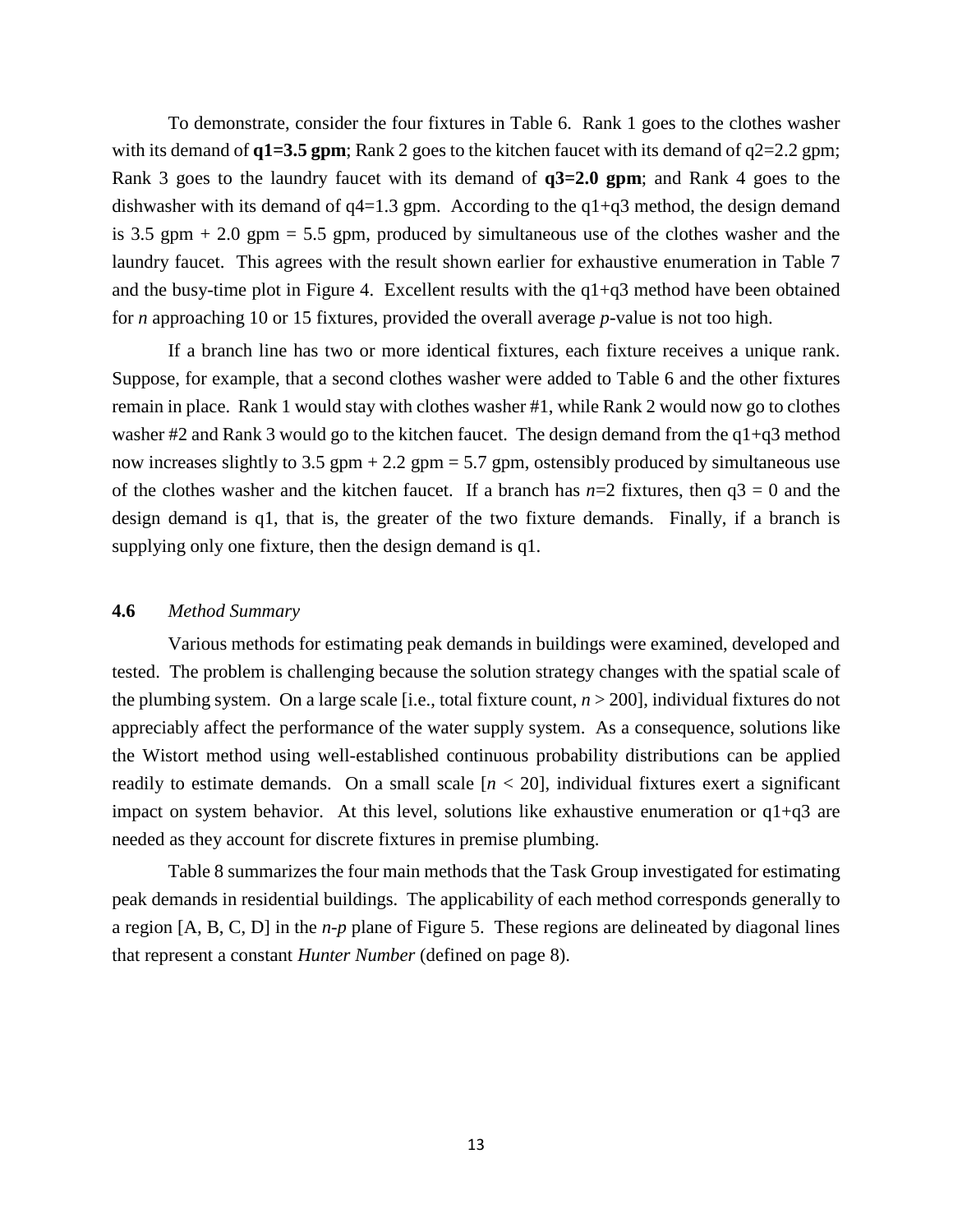| Region | <b>Spatial Scale</b>  | Range for $H(n,p)$           | Method                          |
|--------|-----------------------|------------------------------|---------------------------------|
|        | Small                 | $0 \le H(n,p) \le 0.25$      | Exhaustive Enumeration; $q1+q3$ |
|        | Small to Intermediate | $0.25 \leq H(n,p) \leq 1.25$ | <b>Exhaustive Enumeration</b>   |
|        | Intermediate to Large | $1.25 \le H(n,p) \le 5.00$   | Modified Wistort Method         |
|        | large                 | $5.00 \leq H(n,p)$           | Wistort Method                  |

<span id="page-17-2"></span>Table 8 Methods to estimate peak demands in residential buildings with efficient fixtures.



<span id="page-17-1"></span>Figure 5 Conditions of interest for periods of peak demand in residential plumbing tend to occur in the yellow box (single dwelling) and the blue box (multi-family dwellings)

#### <span id="page-17-0"></span>**5.0 Water Demand Calculator [WDC]**

Aside from the  $q1+q3$  method for single family households, the other three approaches for estimating peak water demand in a building are cumbersome to use, even when the designer knows all the required input parameters (i.e., *n, p, q*) for each fixture group. To encourage proper use and promote uniform application of these proposed new approaches for estimating peak indoor demands, a Water Demand Calculator (WDC) has been developed. The WDC will be provided to the user as a downloadable Microsoft Office Excel spreadsheet.

A screen shot of the template for the WDC is shown in Figure 6. The WDC has whiteshaded cells and blue-shaded cells. The values in the blue cells are derived from a national survey of indoor water use at homes with efficient fixtures. These values cannot be changed. The white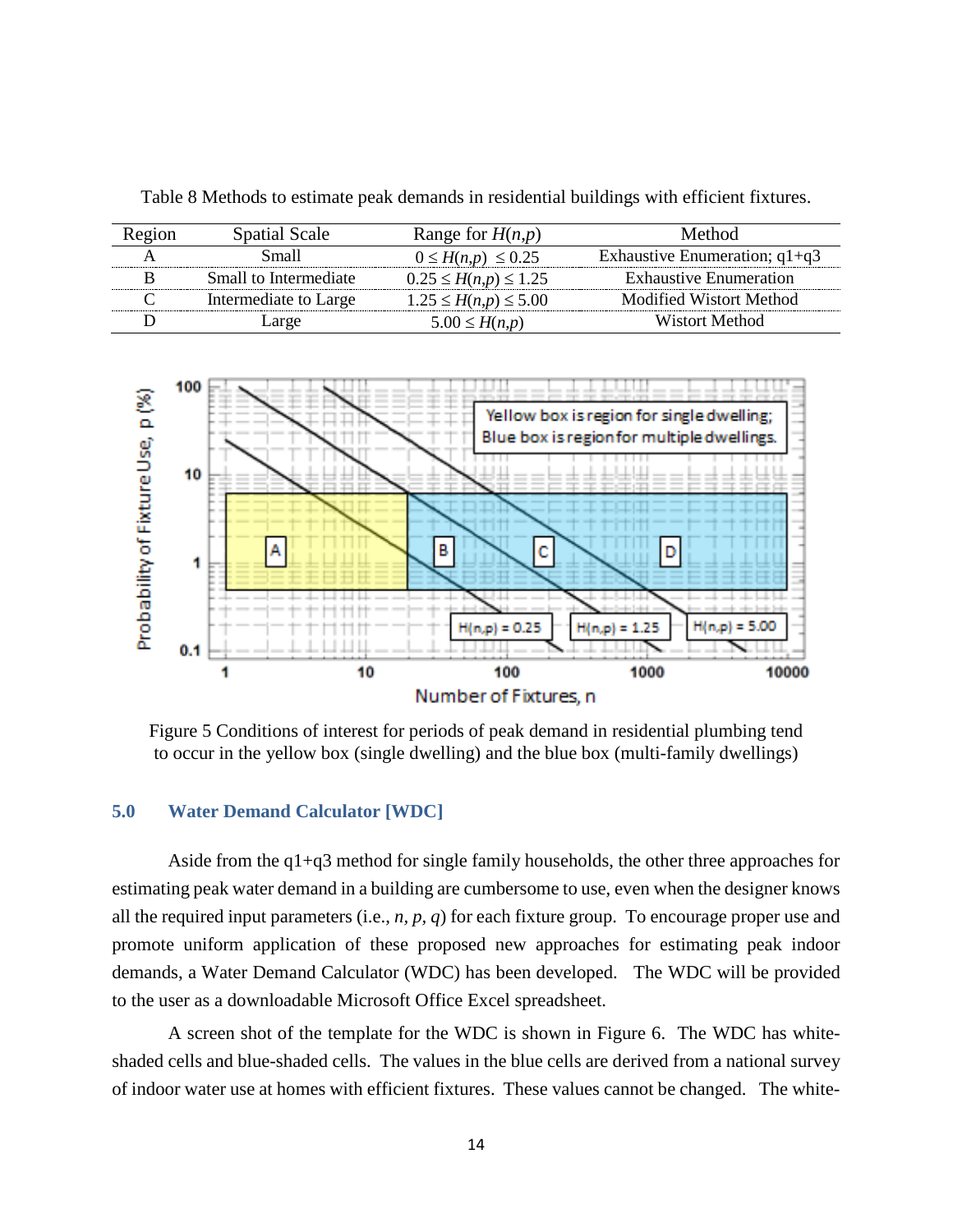shaded cells accept input from the designer. For instance, fixture counts from the four-fixture example in Table 6 are entered in Column [B]; the corresponding recommended fixture flow rates listed in Table 5 are already provided in Column [D]. The flow rates in Column [D] may be reduced only if the manufacturer specifies a lower flow rate for the fixture. Column [E] establishes the upper limits for the flow rates entered into Column [D]. Clicking the *Run Water Demand Calculator* button gives 5.5 gpm as the estimated indoor water demand. This result agrees with the exhaustive enumeration result for the 99<sup>th</sup> percentile in Table 7 and appears below in the green box of the WDC in Figure 6.

| [A]<br><b>FIXTURE</b> |                                                                                                                                                           | [B]<br><b>ENTER NUMBER</b><br><b>OF FIXTURES</b> | [C]<br><b>PROBABILITY</b><br><b>OF USE (%)</b> | [D]<br><b>ENTER FIXTURE</b><br><b>FLOW RATE (GPM)</b> | 旧<br><b>MAXIMUM RECOMMENDED</b><br><b>FIXTURE FLOW RATE (GPM)</b> |  |
|-----------------------|-----------------------------------------------------------------------------------------------------------------------------------------------------------|--------------------------------------------------|------------------------------------------------|-------------------------------------------------------|-------------------------------------------------------------------|--|
| 1                     | <b>Bar Sink</b>                                                                                                                                           | 0                                                | 2.0                                            | 1.5                                                   | 1.5                                                               |  |
| $\overline{2}$        | <b>Bathtub</b>                                                                                                                                            | $\Omega$                                         | 1.0                                            | 5.5                                                   | 5.5                                                               |  |
| 3                     | <b>Bidet</b>                                                                                                                                              | o                                                | 1.0                                            | 2.0                                                   | 2.0                                                               |  |
| 4                     | Clothes Washer                                                                                                                                            | 1                                                | 5.5                                            | 3.5                                                   | 3.5                                                               |  |
| 5.                    | <b>Combination Bath/Shower</b>                                                                                                                            | o                                                | 5.5                                            | 5.5                                                   | 5.5                                                               |  |
| 6                     | Dishwasher                                                                                                                                                | 1                                                | 0.5                                            | 1.3                                                   | 1.3                                                               |  |
| 7                     | Kitchen Faucet                                                                                                                                            | 1                                                | 2.0                                            | 2.2                                                   | 2.2                                                               |  |
| 8                     | Laundry Faucet                                                                                                                                            | 1                                                | 2.0                                            | 2.0                                                   | 2.0                                                               |  |
| 9                     | Lavatory Faucet                                                                                                                                           | o                                                | 2.0                                            | 1.5                                                   | 1.5                                                               |  |
|                       | 10 Shower, per head                                                                                                                                       | $\Omega$                                         | 4.5                                            | 2.0                                                   | 2.0                                                               |  |
|                       | 11 Water Closet, 1.28 GPF Gravity Tank                                                                                                                    | 0                                                | 1.0                                            | 3.0                                                   | 3.0                                                               |  |
|                       | 12 Other Fixture 1                                                                                                                                        | 0                                                | 0.0                                            | 0.0                                                   | 6.0                                                               |  |
|                       | 13 Other Fixture 2                                                                                                                                        | 0                                                | 0.0                                            | 0.0                                                   | 6.0                                                               |  |
|                       | 14 Other Fixture 3                                                                                                                                        | 0                                                | 0.0                                            | 0.0                                                   | 6.0                                                               |  |
|                       | <b>Total Number of Fixtures</b><br>4<br><b>RUN WATER</b><br><b>DEMAND</b><br>$5.5^{\circ}$<br><b>RESET</b><br>99th PERCENTILE DEMAND FLOW =<br><b>GPM</b> |                                                  |                                                |                                                       |                                                                   |  |
|                       |                                                                                                                                                           |                                                  |                                                |                                                       | <b>CALCULATOR</b>                                                 |  |

<span id="page-18-1"></span>Figure 6 Screen shot of the input/output template for the Water Demand Calculator.

#### <span id="page-18-0"></span>**6.0 Example with Single and Multi-Family Dwelling**

Several examples using the WDC are presented in Tables 9 and 10 for estimating peak cold water and hot water demand, respectively. Both Tables include four scenarios ranging from a single family dwelling [region A in Figure 5] to a multi-family building with 27 identical units [region D in Figure 5]. The estimated  $99<sup>th</sup>$  percentile of the cold water demand exceeds the  $99<sup>th</sup>$ percentile for the hot water demand by an average of about 4 percent. The slightly higher demand for cold water is due to the fact that there are 10 cold water fixtures, but only 8 hot water fixtures in this example. The peak demands for the cold water case would be used to size the main cold water only branch. For comparison,  $q1+q3$  gives a design demand of 9.0 gpm for the cold water branch. The WDC checks q1+q3 against exhaustive enumeration and selects the greater result (in this case 11.0 gpm for both the cold water branch and the hot water branch).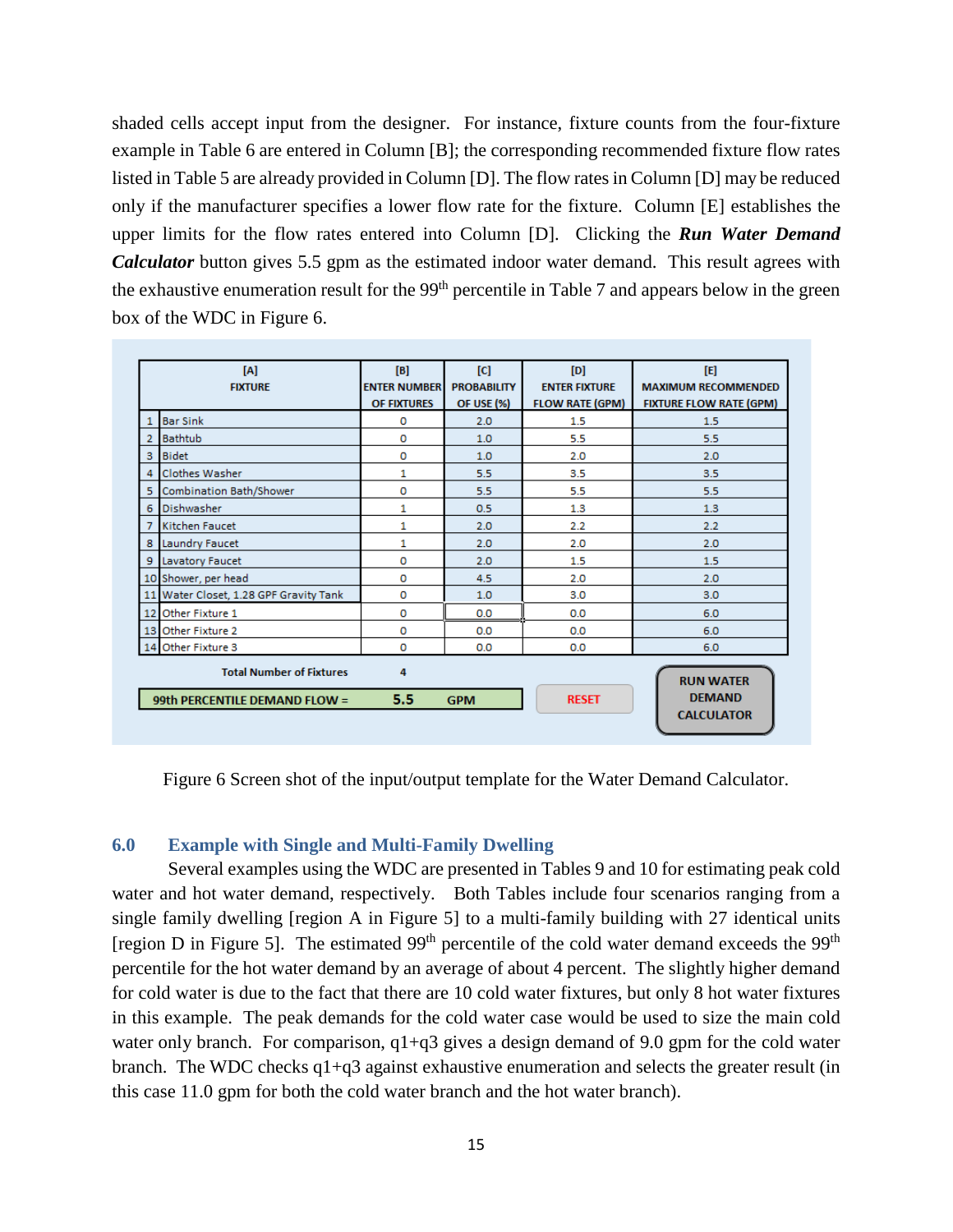| Fixture                                             | $p$ -value    | $q$ -value | Number of Each Fixture, $n$ |         |         |          |
|-----------------------------------------------------|---------------|------------|-----------------------------|---------|---------|----------|
|                                                     |               | (gpm       | 1 Unit                      | 3 Units | 9 Units | 27 Units |
| Clothes washer                                      | <u> በ በ55</u> |            |                             |         |         |          |
| Combo tub/shower                                    | 0.055         | 55         |                             |         |         |          |
| Dishwasher                                          | 0.005         |            |                             |         |         |          |
| Kitchen faucet                                      | 0.020         | 7 D        |                             |         |         |          |
| Lavatory faucet                                     | 0.020         |            |                             |         |         |          |
| Toilet                                              | 0.010         | 3.0        |                             |         |         |          |
| <b>Total Cold Fixtures</b>                          |               |            |                             |         |         |          |
| Region on Figure 5                                  |               |            |                             |         |         |          |
| Dimensionless Hunter Number, $H(n,p)$               |               |            | 0.275                       | 0.825   | 2 475   | 7 425    |
| Prob[zero demand during peak period]                |               |            | 0.760                       | 0.438   | 184     |          |
| 99 <sup>th</sup> Percentile Demand $Q_{0.99}$ (gpm) |               |            |                             | 155     |         |          |

<span id="page-19-1"></span>Table 9 Example **Cold Water** Demand for Single and Multi-Family Units from the WDC.

<span id="page-19-2"></span>Table 10 Example **Hot Water** Demand for Single and Multi-Family Units from the WDC

| Fixture                                             | $p$ -value | $q$ -value | Number of Each Fixture, $n$ |         |         |          |
|-----------------------------------------------------|------------|------------|-----------------------------|---------|---------|----------|
|                                                     |            | (gpm)      | 1 Unit                      | 3 Units | 9 Units | 27 Units |
| Clothes washer                                      | 0.055      | 35         |                             |         |         |          |
| Combo tub/shower                                    | 0.055      | 55         |                             |         |         |          |
| Dishwasher                                          | 0.005      |            |                             |         |         |          |
| Kitchen faucet                                      | 0.020      |            |                             |         |         |          |
| Lavatory faucet                                     | 0.020      |            |                             |         |         |          |
| Toilet                                              | 0.010      | 30)        |                             |         |         |          |
| <b>Total Hot Fixtures</b>                           |            |            |                             |         |         |          |
| Region on Figure 5                                  |            |            |                             |         |         |          |
| Dimensionless Hunter Number, $H(n,p)$               |            |            | (125                        | በ 75    |         | 6 75     |
| Prob[zero demand during peak period]                |            |            | በ 779                       |         |         |          |
| 99 <sup>th</sup> Percentile Demand $Q_{0.99}$ (gpm) |            |            |                             | 14.5    |         |          |

#### <span id="page-19-0"></span>**7.0 Conclusions and Recommendations**

The computational methods for estimating water supply demand for single and multifamily dwellings identified in this report and coded into the Water Demand Calculator are offered as an improved method to avoid over-design resulting from Hunter's Curve as the current method used in U.S. plumbing codes.

The accuracy of the methods is dependent upon the key parameters of fixture use probability and fixture flow rate. The end use of water data used in this report is from the largest available US residential end use of water survey (REUWS) provided by Aquacraft, Inc. The data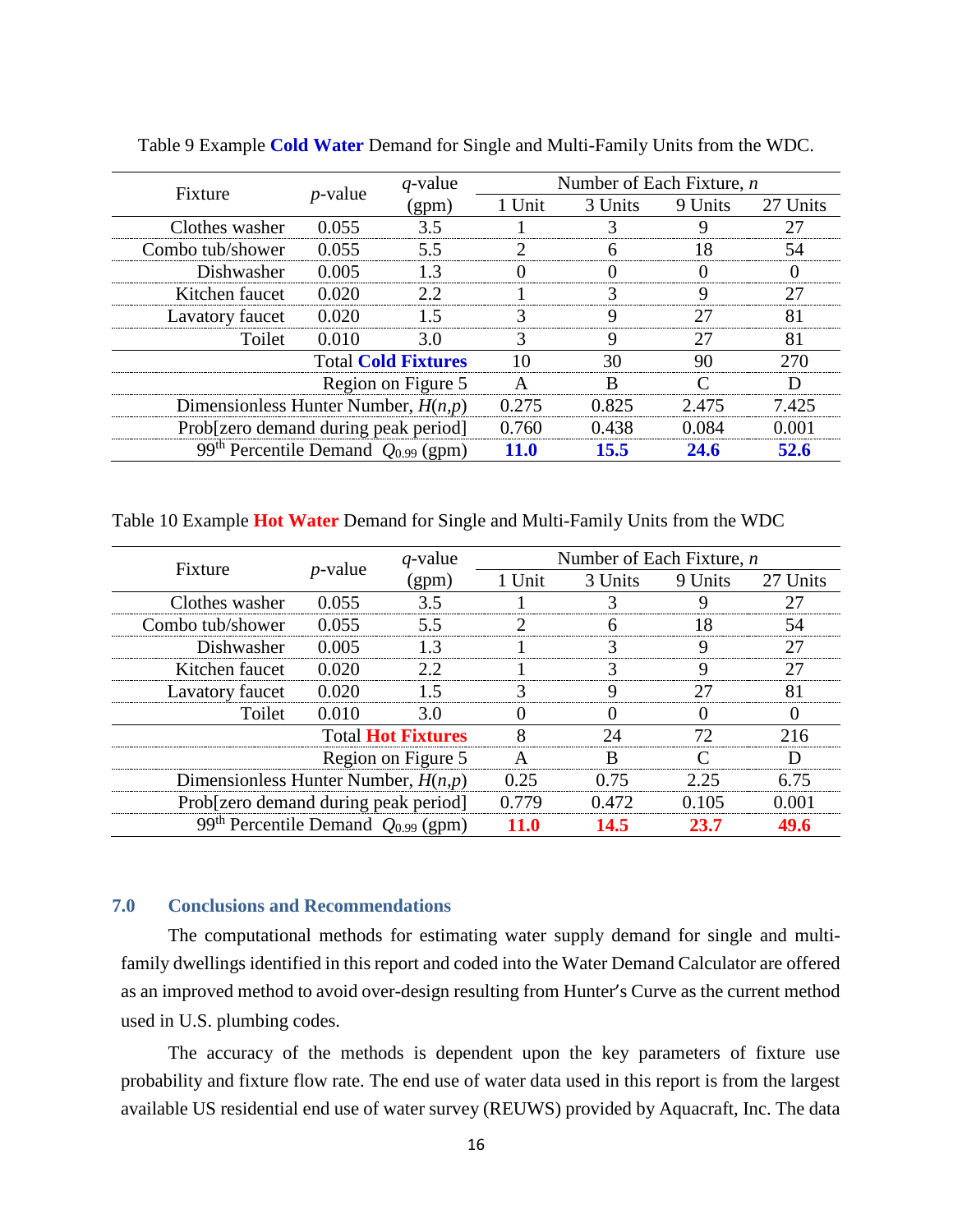requested from Aquacraft's REUWS specified homes having low water consumption fixtures. Although this trimmed a large portion of available data that did not contain efficient fixtures, the remaining sample size was more than adequate to conduct statistical analysis. The fixture *p*values and *q*-values are sound based upon the data available. This effort far exceeds the sparse data used in the development of the Hunter method which consisted of a few hotels and government offices.

The modified Wistort method holds promise as a tractable analytical expression to directly estimate the design discharge for a wide spectrum of buildings, ranging from small private dwellings to large public facilities. With proper scaling, the modified Wistort equation can be formulated as a universal dimensionless design expression for determining the peak water demand expected for buildings in the residential, commercial, institutional and other sectors.

A key advantage of the Wistort approach is that it does not rely on mysterious fixture units and it is not calibrated to any particular fixture type. Hence, the dimensionless formulation will remain valid even as water use habits change and fixture types evolve in the future. The modified Wistort method is easily programmed on an electronic spreadsheet, can be offered as a convenient "app" to engineers and inspectors, and is readily incorporated into emerging digital tools (i.e., BIM) of the Architectural-Engineering-Construction industry.

Some specific areas for potential future research include:

- Implement a broad national field program to measure instantaneous peak indoor water demands in the residential sector and at other end users (commercial, institutional, etc). These data are needed to calibrate and validate the proposed modified Wistort method for estimating peak indoor water demand.
- Analyze data from the national monitoring program to extend and refine estimates of *p* and *q* for a wide range of end uses (residential, commercial, institutional, public, etc).
- Establish a comprehensive "cloud bank" to serve as an on-line digital repository for *p* and *q* values for every fixture that is in use today or becomes available in the future.
- Investigate the use of other probability distributions (besides the standard normal distribution) as potential candidates to better represent the upper tail of the zero truncated binomial distribution for use in cases where the fixture count *n* is small.
- In anticipation of continuing advances in computational speed and data storage, develop better algorithms to implement exhaustive enumeration so that this basic method can be extended estimate peak demands for large multi-family dwellings and eventually span all the regions [A, B, C, D] illustrated in Figure 5.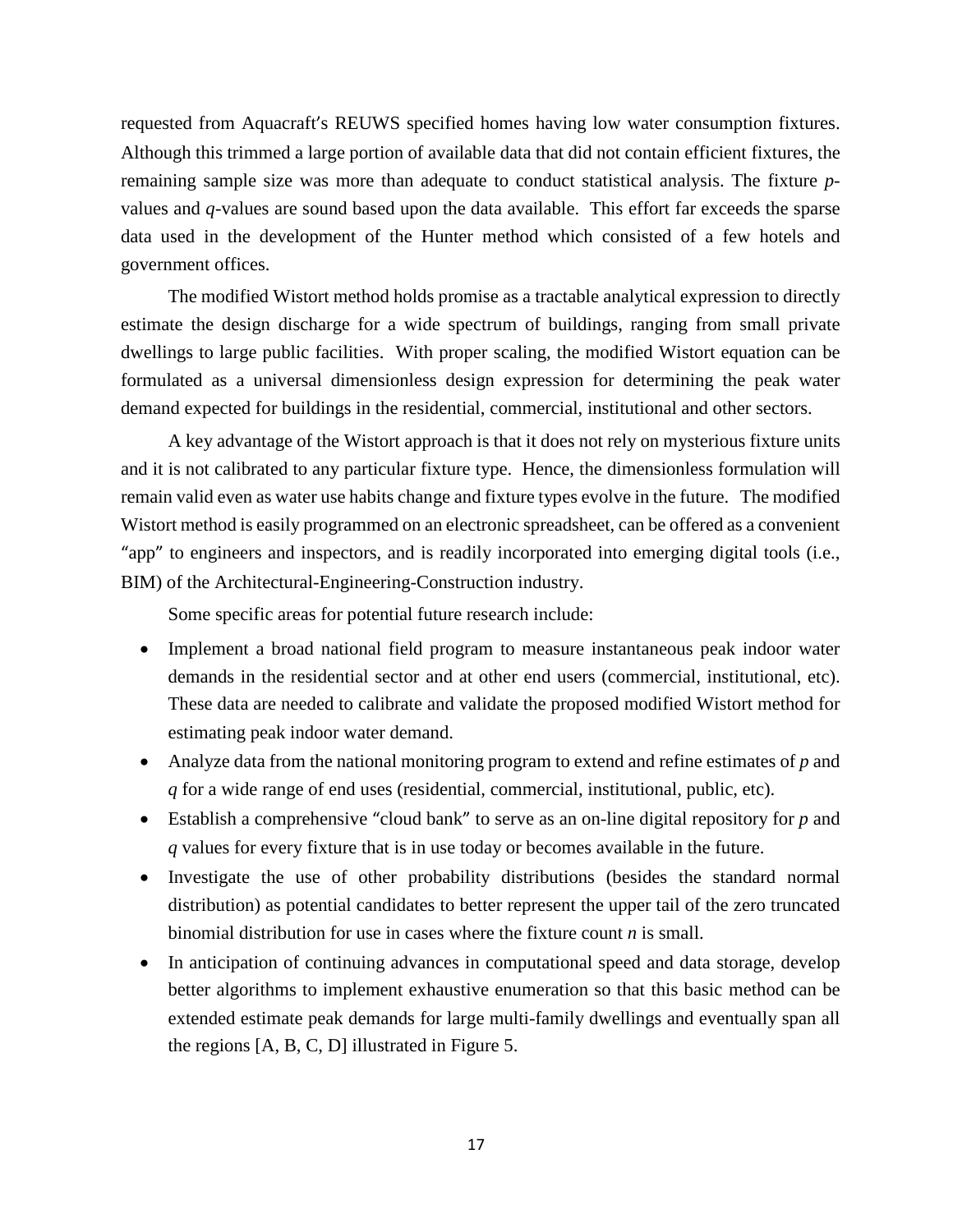#### <span id="page-21-0"></span>**8.0 References**

Buchberger, S., Blokker, M., and Cole, D. P. (2012). "Estimating peak water demands in hydraulic systems I - Current practice." *14th Water Distribution Systems Analysis Conference 2012, WDSA 2012,* 1165-1176.

Hunter, R. B. (1940). "Methods of Estimating Loads on Plumbing Systems." *Rep. No. BMS65,* US National Bureau of Standards, Washington DC.

IAPMO. (2015). "Uniform Plumbing Code." IAPMO, Ontario, CA, 27th Edition

Omaghomi,T and S.G. Buchberger (2014) "Estimating water demands in buildings", *16th Annual International Symposium on WDSA2014*, Bari, Italy, July 14-17, 2014.

Wistort, R. A. (1995). "A new look at determining water demands in building: ASPE direct analytic method." *American Society of Plumbing Engineers Convention,* Kansas City, MO, 17-34.